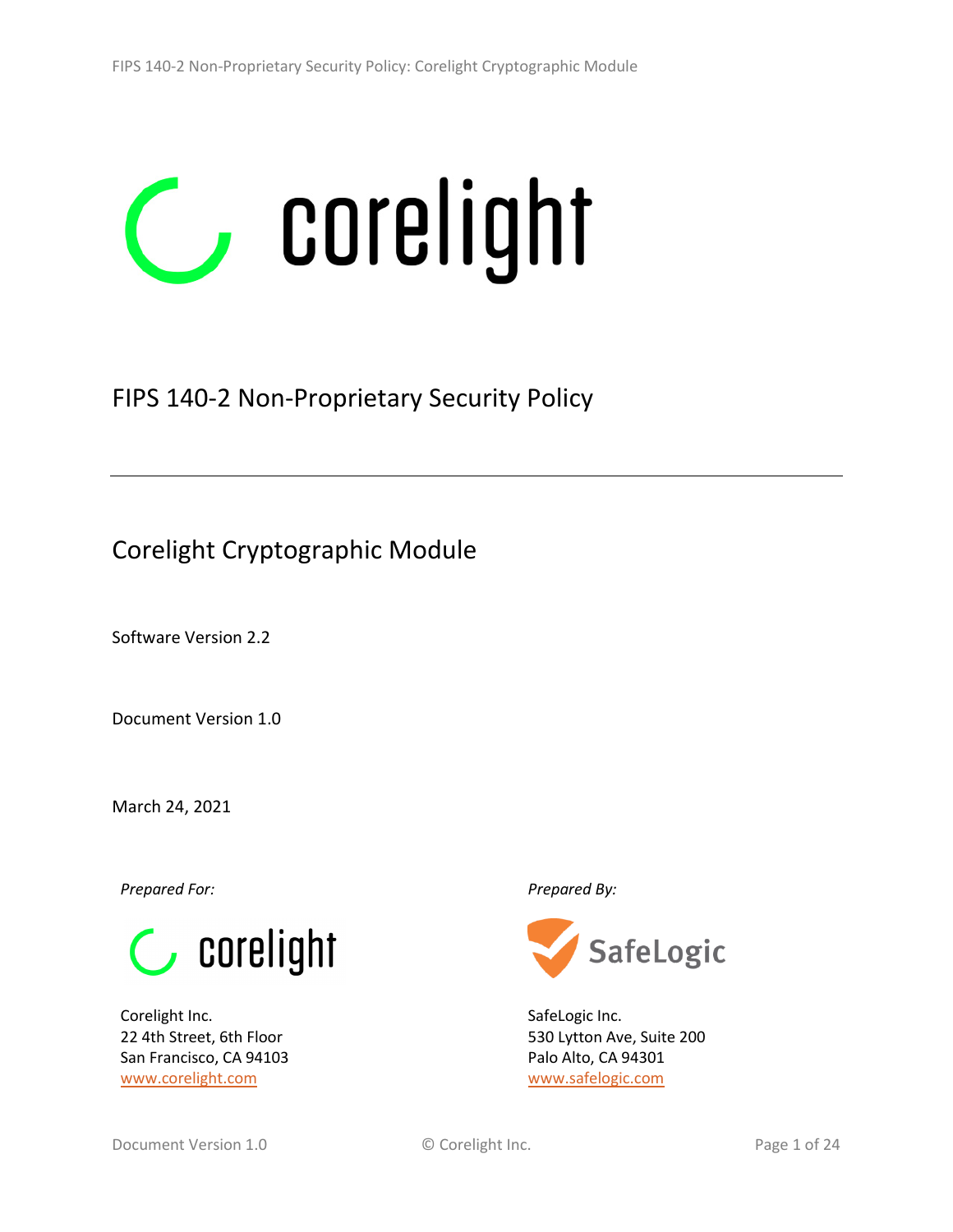# **Overview**

This document provides a non-proprietary FIPS 140-2 Security Policy for the Corelight Cryptographic Module.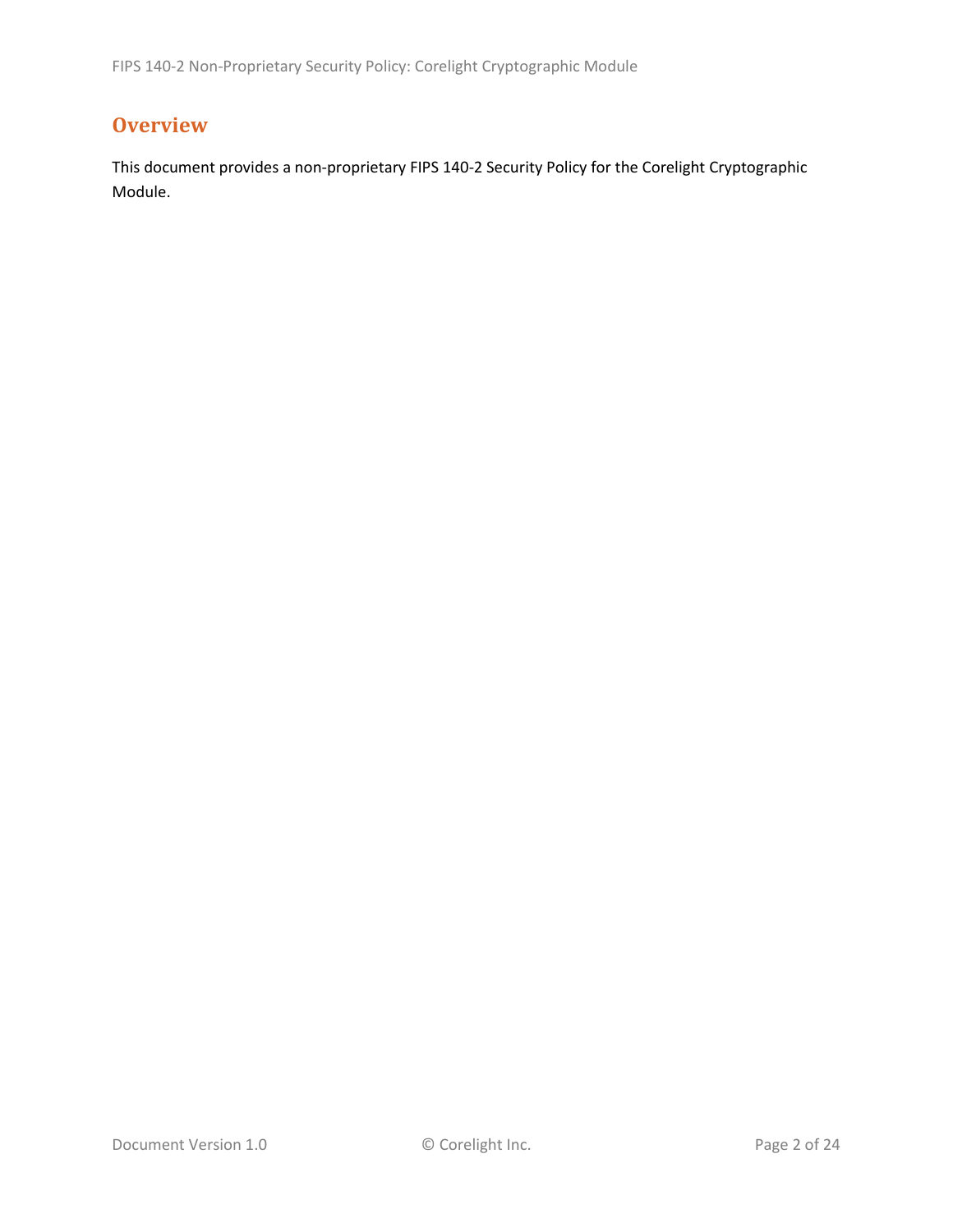# **Table of Contents**

| $\mathbf{1}$ |                  |                                                                                                 |  |
|--------------|------------------|-------------------------------------------------------------------------------------------------|--|
|              | 1.1              |                                                                                                 |  |
|              | 1.2              |                                                                                                 |  |
|              | 1.3              |                                                                                                 |  |
|              | 1.4              |                                                                                                 |  |
|              | 1.5              |                                                                                                 |  |
| $\mathbf{2}$ |                  |                                                                                                 |  |
|              | 2.1              |                                                                                                 |  |
|              | 2.1.1            |                                                                                                 |  |
|              | 2.1.2            |                                                                                                 |  |
|              | 2.1.3            |                                                                                                 |  |
|              | $2.2\phantom{0}$ |                                                                                                 |  |
|              | 2.3              |                                                                                                 |  |
|              | 2.3.1            |                                                                                                 |  |
|              | 2.3.2            |                                                                                                 |  |
|              | 2.4              |                                                                                                 |  |
|              | $2.5\,$          |                                                                                                 |  |
|              | 2.6              |                                                                                                 |  |
|              | 2.6.1            |                                                                                                 |  |
|              | 2.6.2            | Key/Critical Security Parameter (CSP) Authorized Access and Use by Role and Service/Function 19 |  |
|              | 2.6.3            |                                                                                                 |  |
|              | 2.6.4            |                                                                                                 |  |
|              | 2.7              |                                                                                                 |  |
|              | 2.7.1            |                                                                                                 |  |
|              | 2.7.2            |                                                                                                 |  |
|              | 2.7.3            |                                                                                                 |  |
|              | 2.8              |                                                                                                 |  |
| 3            |                  |                                                                                                 |  |
|              | 3.1              |                                                                                                 |  |
|              | 3.1.1            |                                                                                                 |  |
|              | 3.1.2            |                                                                                                 |  |
|              | 3.2              |                                                                                                 |  |
|              | 3.2.1            |                                                                                                 |  |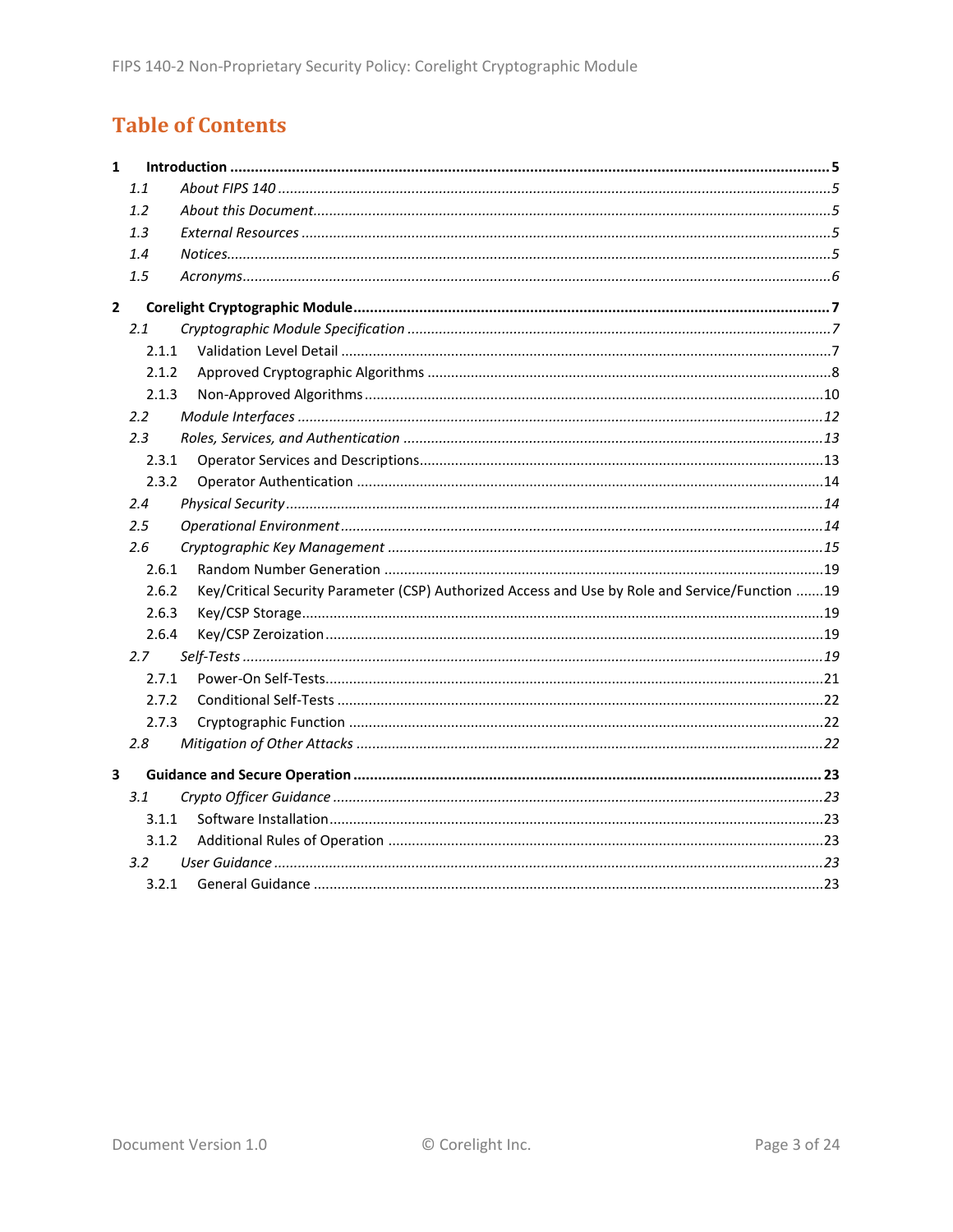# **List of Tables**

# **List of Figures**

|--|--|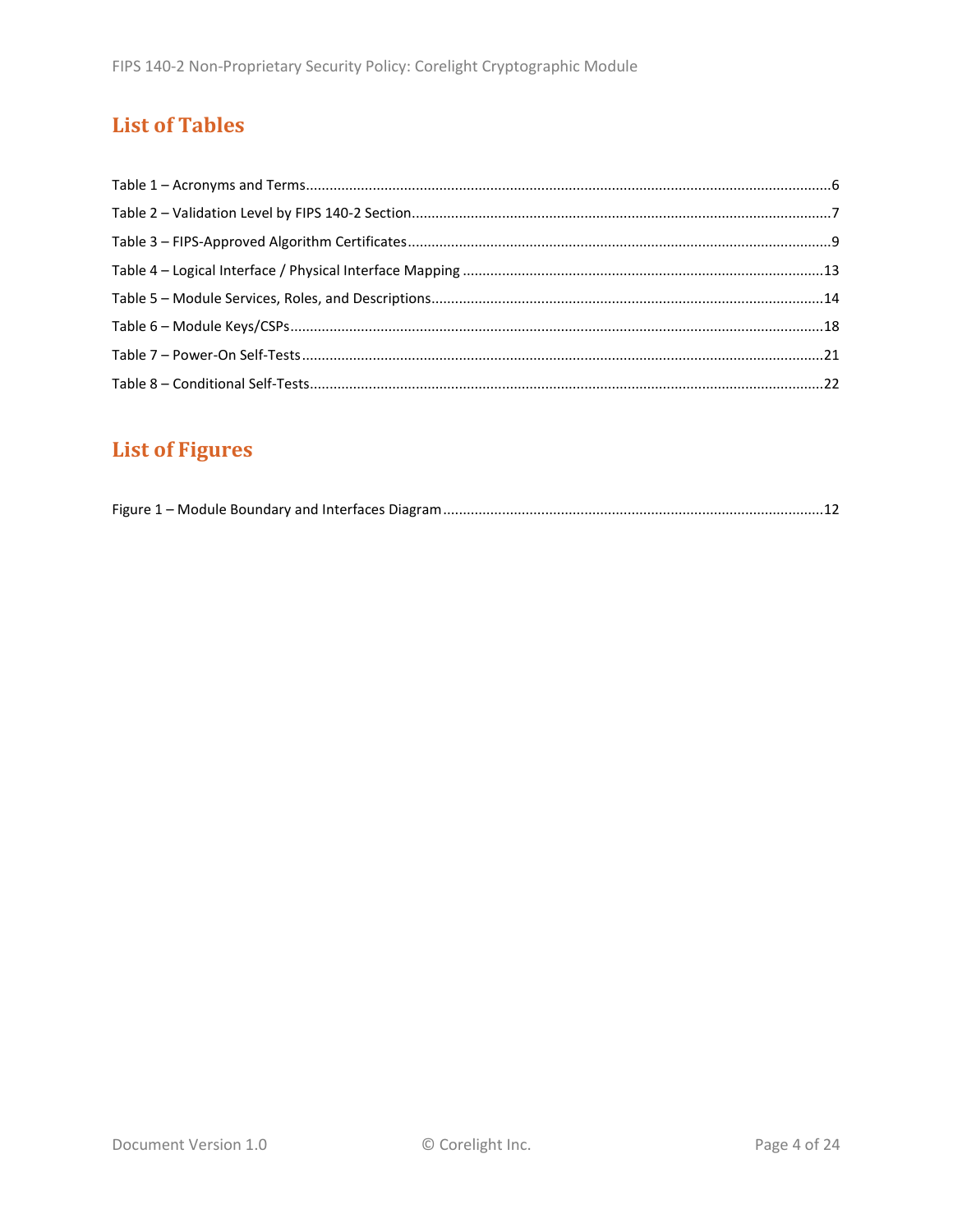# <span id="page-4-0"></span>**1 Introduction**

# <span id="page-4-1"></span>**1.1 About FIPS 140**

Federal Information Processing Standards Publication 140-2 — Security Requirements for Cryptographic Modules specifies requirements for cryptographic modules to be deployed in a Sensitive but Unclassified environment. The National Institute of Standards and Technology (NIST) and Canadian Centre for Cyber Security (CCCS) Cryptographic Module Validation Program (CMVP) run the FIPS 140 program. The NVLAP accredits independent testing labs to perform FIPS 140 testing; the CMVP validates modules meeting FIPS 140 validation. *Validated* is the term given to a module that is documented and tested against the FIPS 140 criteria.

More information is available on the CMVP website at [http://csrc.nist.gov/groups/STM/cmvp/index.html.](http://csrc.nist.gov/groups/STM/cmvp/index.html)

# <span id="page-4-2"></span>**1.2 About this Document**

This non-proprietary Cryptographic Module Security Policy for the Corelight Cryptographic Module from Corelight Inc. ("Corelight") provides an overview of the product and a high-level description of how it meets the security requirements of FIPS 140-2. This document contains details on the module's cryptographic keys and critical security parameters. This Security Policy concludes with instructions and guidance on running the module in a FIPS 140-2 mode of operation.

The Corelight Cryptographic Module may also be referred to as the "module" in this document.

## <span id="page-4-3"></span>**1.3 External Resources**

The Corelight website [\(www.corelight.com\)](http://www.corelight.com/) contains information on Corelight services and products. The Cryptographic Module Validation Program website contains links to the FIPS 140-2 certificate Corelight contact information.

## <span id="page-4-4"></span>**1.4 Notices**

This document may be freely reproduced and distributed in its entirety without modification.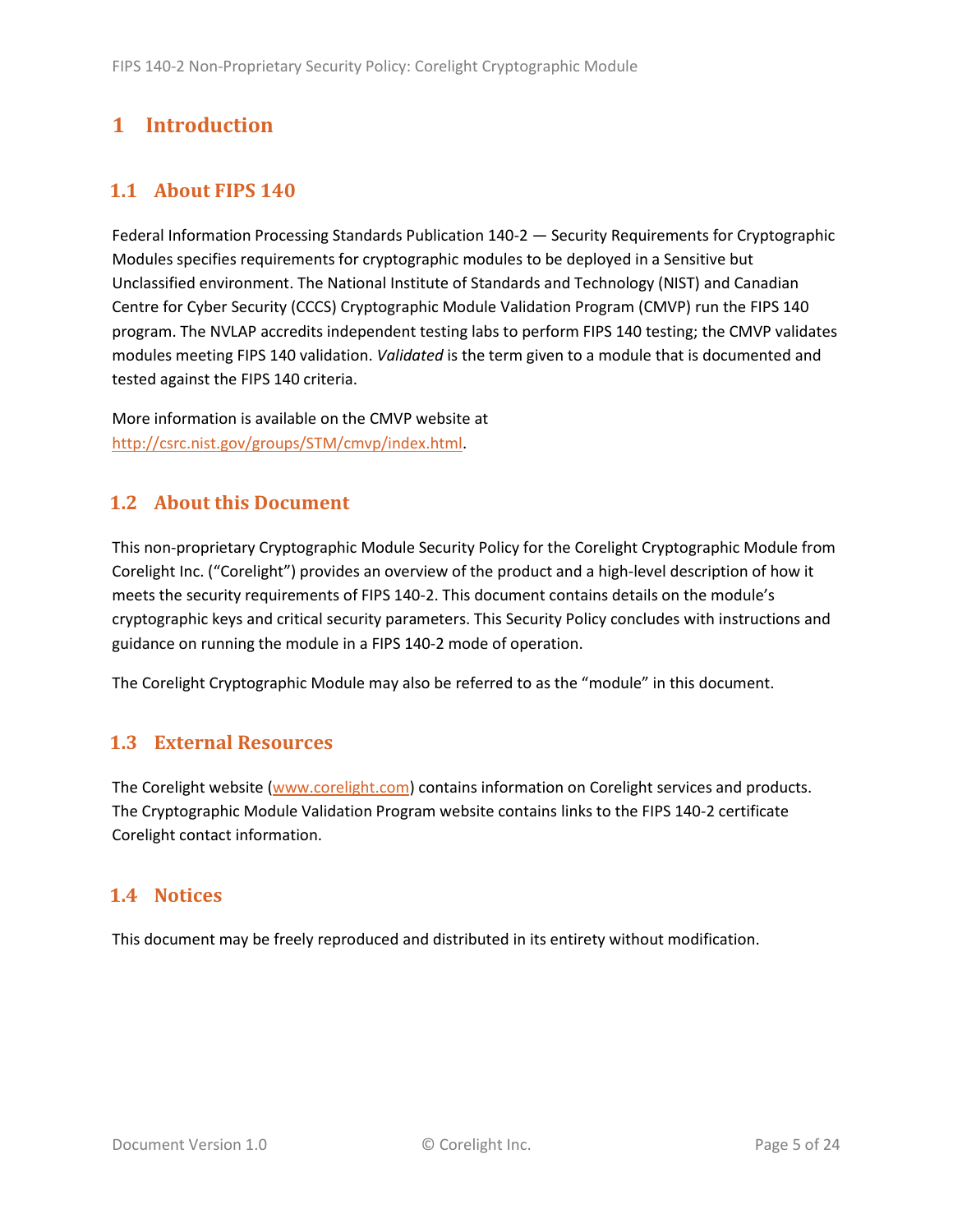# <span id="page-5-0"></span>**1.5 Acronyms**

| <b>Acronym</b> | <b>Term</b>                                    |  |  |  |  |
|----------------|------------------------------------------------|--|--|--|--|
| <b>AES</b>     | <b>Advanced Encryption Standard</b>            |  |  |  |  |
| <b>ANSI</b>    | American National Standards Institute          |  |  |  |  |
| <b>API</b>     | <b>Application Programming Interface</b>       |  |  |  |  |
| <b>CMVP</b>    | Cryptographic Module Validation Program        |  |  |  |  |
| <b>CO</b>      | Crypto Officer                                 |  |  |  |  |
| CCCS           | Canadian Centre for Cyber Security             |  |  |  |  |
| <b>CSP</b>     | <b>Critical Security Parameter</b>             |  |  |  |  |
| <b>DES</b>     | Data Encryption Standard                       |  |  |  |  |
| <b>DH</b>      | Diffie-Hellman                                 |  |  |  |  |
| <b>DRBG</b>    | Deterministic Random Bit Generator             |  |  |  |  |
| <b>DSA</b>     | Digital Signature Algorithm                    |  |  |  |  |
| EC             | <b>Elliptic Curve</b>                          |  |  |  |  |
| <b>EMC</b>     | <b>Electromagnetic Compatibility</b>           |  |  |  |  |
| <b>EMI</b>     | Electromagnetic Interference                   |  |  |  |  |
| <b>FCC</b>     | <b>Federal Communications Commission</b>       |  |  |  |  |
| <b>FIPS</b>    | Federal Information Processing Standard        |  |  |  |  |
| <b>GPC</b>     | <b>General Purpose Computer</b>                |  |  |  |  |
| GUI            | <b>Graphical User Interface</b>                |  |  |  |  |
| <b>HMAC</b>    | (Keyed-) Hash Message Authentication Code      |  |  |  |  |
| KAT            | <b>Known Answer Test</b>                       |  |  |  |  |
| <b>MAC</b>     | <b>Message Authentication Code</b>             |  |  |  |  |
| MD             | <b>Message Digest</b>                          |  |  |  |  |
| <b>NIST</b>    | National Institute of Standards and Technology |  |  |  |  |
| OS.            | <b>Operating System</b>                        |  |  |  |  |
| <b>PKCS</b>    | Public-Key Cryptography Standards              |  |  |  |  |
| <b>PRNG</b>    | Pseudo Random Number Generator                 |  |  |  |  |
| <b>PSS</b>     | Probabilistic Signature Scheme                 |  |  |  |  |
| <b>RNG</b>     | Random Number Generator                        |  |  |  |  |
| <b>RSA</b>     | Rivest, Shamir, and Adleman                    |  |  |  |  |
| <b>SHA</b>     | Secure Hash Algorithm                          |  |  |  |  |
| SSL            | Secure Sockets Layer                           |  |  |  |  |
| Triple-DES     | Triple Data Encryption Algorithm               |  |  |  |  |
| <b>TLS</b>     | <b>Transport Layer Security</b>                |  |  |  |  |
| <b>USB</b>     | <b>Universal Serial Bus</b>                    |  |  |  |  |

The following table defines acronyms found in this document:

**Table 1 – Acronyms and Terms**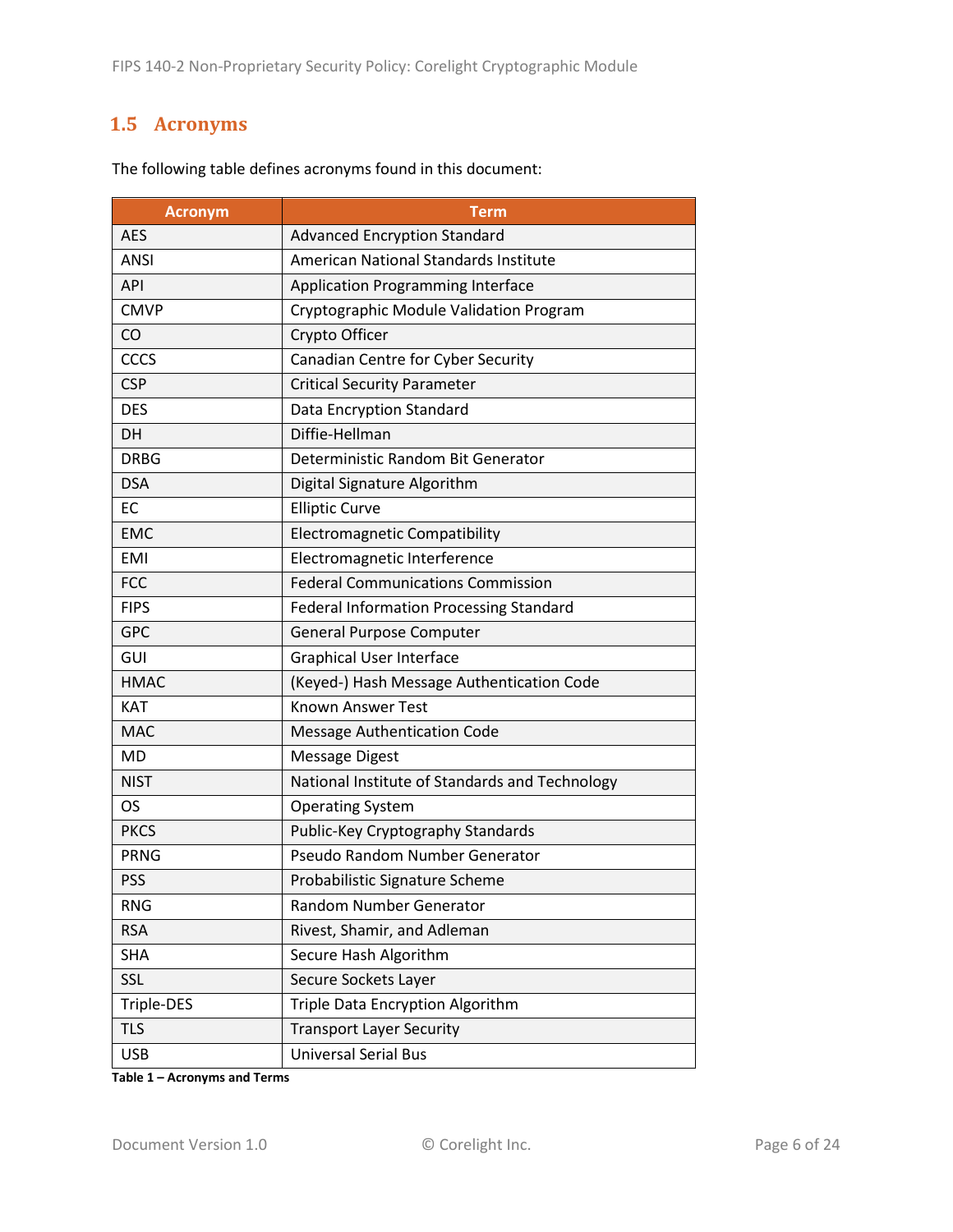# <span id="page-6-0"></span>**2 Corelight Cryptographic Module**

# <span id="page-6-1"></span>**2.1 Cryptographic Module Specification**

Corelight's Network Detection and Response (NDR) solutions transform raw traffic into comprehensive evidence and actionable insights that accelerate incident response and unlock powerful hunting capabilities in SIEM platforms. The Corelight Cryptographic Module delivers core cryptographic functions for robust algorithm support, secure key management, data integrity, and secure communications.

The module's logical cryptographic boundary is the shared library files and their integrity check HMAC files. The module is a multi-chip standalone embodiment installed on a General Purpose Device.

All operations of the module occur via calls from host applications and their respective internal daemons/processes. As such there are no untrusted services calling the services of the module.

The module supports two modes of operation: Approved and non-Approved. The module will be in the FIPS-approved mode when all power up self-tests have completed successfully, and only Approved algorithms are invoked. See *Approved Cryptographic Algorithms* section below for a list of the supported Approved algorithms and *Non-Approved but Allowed Cryptographic Algorithms* for allowed algorithms. The non-Approved mode is entered when a non-Approved algorithm is invoked. See *Non-Approved Algorithms* for a list of non-Approved algorithms.

#### <span id="page-6-2"></span>**2.1.1 Validation Level Detail**

| <b>FIPS 140-2 Section Title</b>                              | <b>Validation Level</b> |
|--------------------------------------------------------------|-------------------------|
| Cryptographic Module Specification                           |                         |
| Cryptographic Module Ports and Interfaces                    | 1                       |
| Roles, Services, and Authentication                          | 1                       |
| Finite State Model                                           | 1                       |
| <b>Physical Security</b>                                     | N/A                     |
| <b>Operational Environment</b>                               | 1                       |
| Cryptographic Key Management                                 | 1                       |
| Electromagnetic Interference / Electromagnetic Compatibility | 1                       |
| Self-Tests                                                   | 1                       |
| Design Assurance                                             |                         |
| <b>Mitigation of Other Attacks</b>                           | N/A                     |

The following table lists the level of validation for each area in FIPS 140-2:

**Table 2 – Validation Level by FIPS 140-2 Section**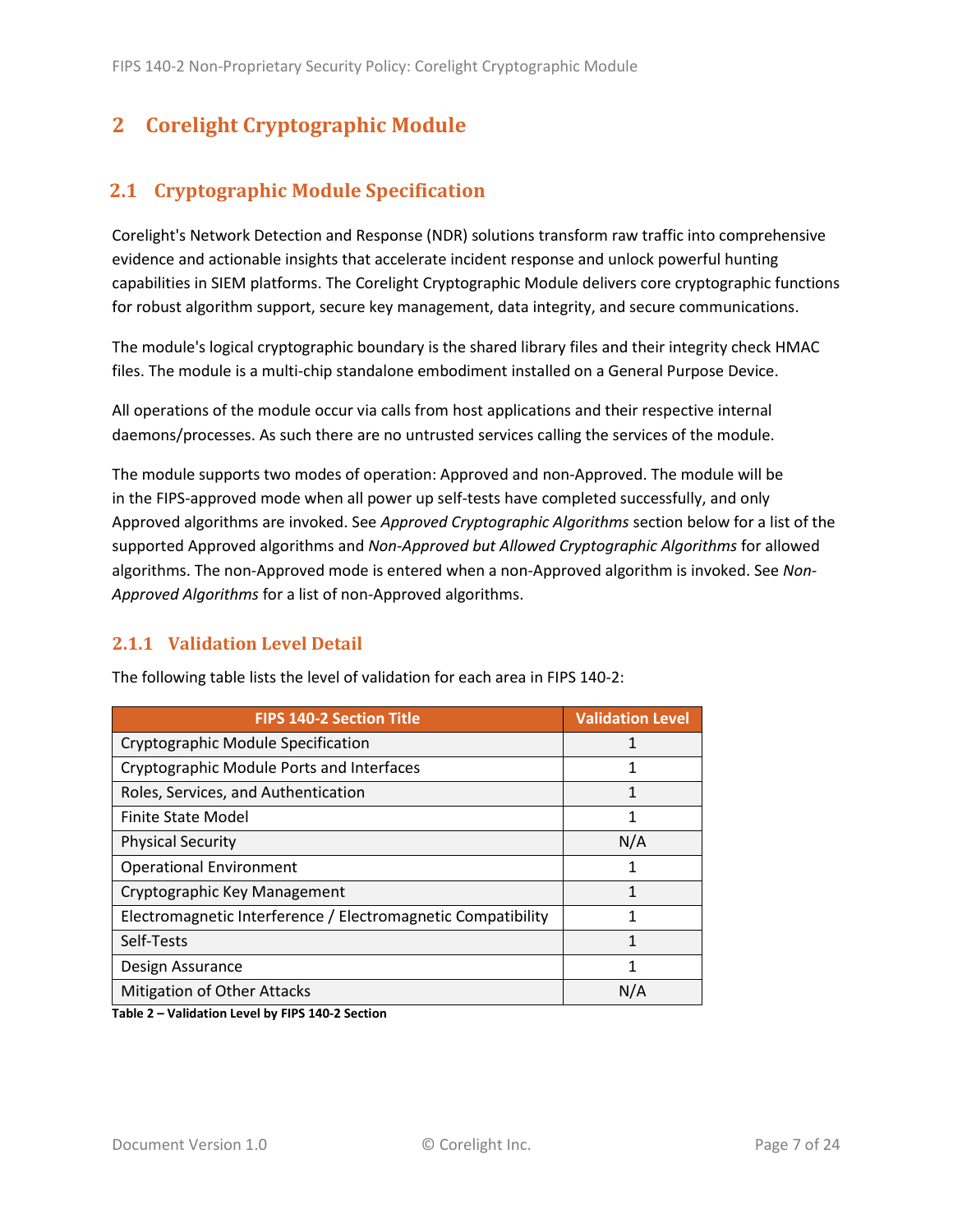# <span id="page-7-0"></span>**2.1.2 Approved Cryptographic Algorithms**

The module's cryptographic algorithm implementations have received the following certificate numbers from the Cryptographic Algorithm Validation Program:

| <b>Algorithm</b>                                                                | <b>CAVP Certificate</b> |
|---------------------------------------------------------------------------------|-------------------------|
| <b>AES</b>                                                                      | 4750                    |
| ECB (e/d; 128, 192, 256)                                                        |                         |
| CBC (e/d; 128, 192, 256)                                                        |                         |
| CFB1 (e/d; 128, 192, 256)                                                       |                         |
| CFB8 (e/d; 128, 192, 256)<br>CFB128 (e/d; 128, 192, 256)                        |                         |
| OFB (e/d; 128, 192, 256)                                                        |                         |
| <b>CTR</b> (ext only; 128, 192, 256)                                            |                         |
| CCM (KS: 128, 192, 256)                                                         |                         |
| <b>CMAC</b> (Generation/Verification) (KS: 128, 192, 256)                       |                         |
| <b>GCM</b> (KS: AES_128(e/d), AES_192(e/d), AES_256(e/d))                       |                         |
| HMAC-SHA-1, HMAC-SHA-224, HMAC-SHA-256, HMAC-SHA-384, HMAC-SHA-                 | 3164                    |
| 512                                                                             |                         |
| <b>DSA</b>                                                                      | 1273                    |
| FIPS 186-4                                                                      |                         |
| <b>PQG Gen:</b> 2048 & 3072 (using SHA-2)                                       |                         |
| <b>PQG Ver:</b> 1024, 2048 & 3072 (using SHA-1 and SHA-2)                       |                         |
| Key Pair: 2048-bit & 3072-bit                                                   |                         |
| Sig Gen: 2048-bit & 3072-bit (using SHA-2)                                      |                         |
| Sig Ver: 1024-bit, 2048-bit & 3072-bit (using SHA-1 & SHA-2)                    |                         |
| <b>ECDSA</b>                                                                    | 1185                    |
| FIPS 186-4                                                                      |                         |
| Key Pair Generation: Curves (P-224, P-256, P-384, P-521, K-233, K-283, K-409,   |                         |
| K-571, B-233, B-283, B-409 & B-571)                                             |                         |
| PKV: Curves All P, K & B                                                        |                         |
| Sig Gen: (P-224, P-256, P-384, P-521, K-233, K-283, K-409, K-571, B-233, B-283, |                         |
| B-409 & B-571) (SHA-2)                                                          |                         |
| Sig Ver: Curves (P-192, P224, P-256, P-384, P-521, K-163, K-233, K-283, K-409,  |                         |
| K-571, B-163, B-233, B-283, B-409 & B-571) (using SHA-1 and SHA-2)              |                         |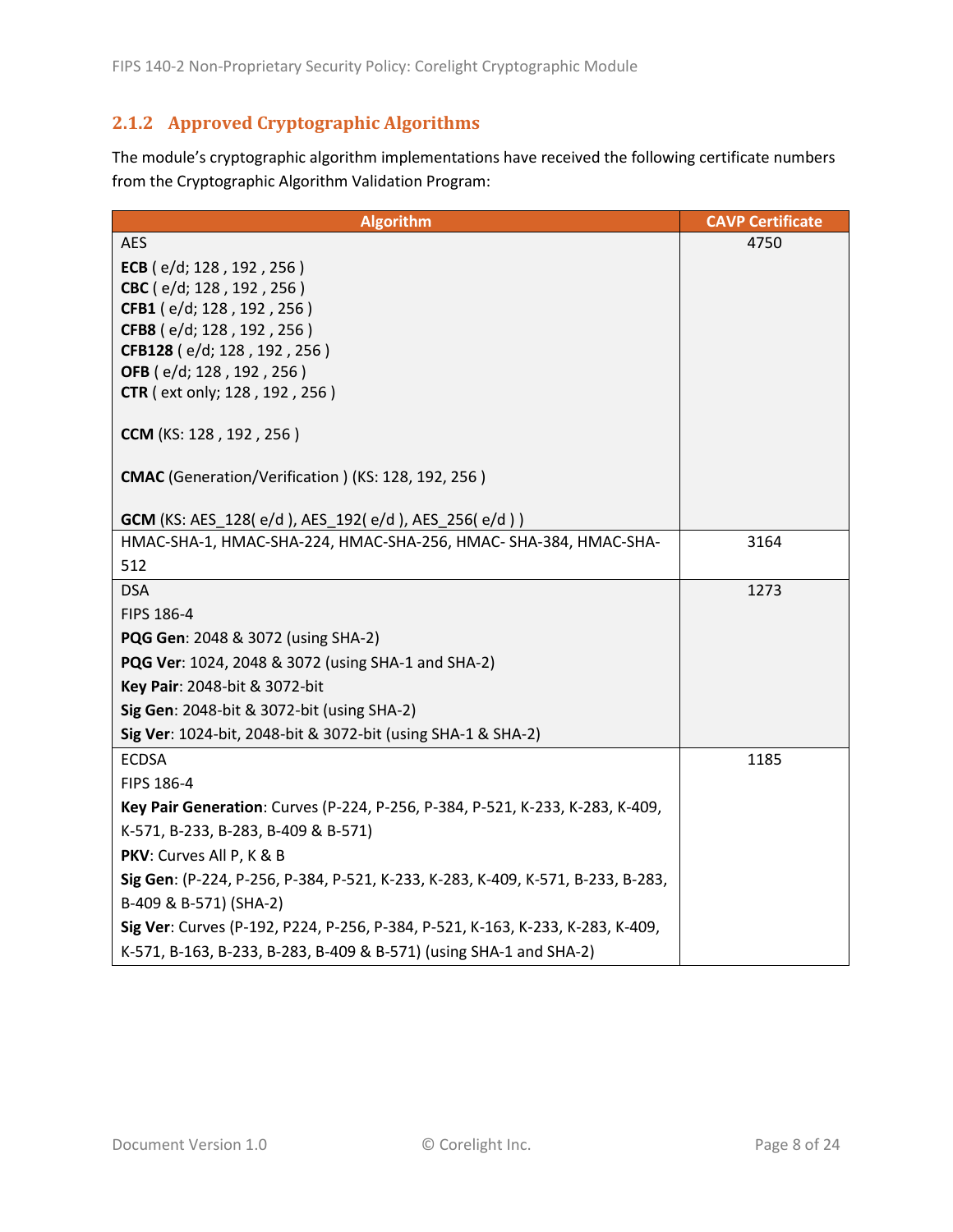| <b>Algorithm</b>                                                          | <b>CAVP Certificate</b> |
|---------------------------------------------------------------------------|-------------------------|
| RSA (X9.31, PKCS #1.5, PSS)                                               | 2594                    |
| <b>FIPS 186-2</b>                                                         |                         |
| <b>ANSIX9.31</b>                                                          |                         |
| Sig Gen: 4096 bit (using SHA-2)                                           |                         |
| Sig Ver: 1024-bit, 1536-bit, 2048-bit, 3072-bit & 4096-bit (any SHA size) |                         |
|                                                                           |                         |
| <b>PKCS1 V15</b>                                                          |                         |
| Sig Gen: 4096-bit (using SHA-2)                                           |                         |
| Sig Ver: 1024-bit, 1536-bit, 2048-bit, 3072-bit & 4096-bit (any SHA size) |                         |
|                                                                           |                         |
| <b>PSS</b>                                                                |                         |
| Sig Gen: 4096-bit (using SHA-2)                                           |                         |
| Sig Ver: 1024-bit, 1536-bit, 2048-bit, 3072-bit & 4096-bit (any SHA size) |                         |
|                                                                           |                         |
| FIPS 186-4                                                                |                         |
| <b>ANSIX9.31</b>                                                          |                         |
| Sig Gen: 2048-bit & 3072-bit (using SHA-2)                                |                         |
| Sig Ver: 1024-bit, 2048-bit, & 3072-bit (any SHA size)                    |                         |
|                                                                           |                         |
| <b>PKCS1 V15</b>                                                          |                         |
| Sig Gen: 2048-bit & 3072-bit (using SHA-2)                                |                         |
| Sig Ver: 1024-bit, 2048-bit, & 3072-bit (any SHA size)                    |                         |
|                                                                           |                         |
| <b>PSS</b>                                                                |                         |
| Sig Gen: 2048-bit & 3072-bit (using SHA-2)                                |                         |
| Sig Ver: 1024-bit, 2048-bit, & 3072-bit (any SHA size)                    |                         |
| SHA-1, SHA-224, SHA-256, SHA-384, SHA-512                                 | 3893                    |
| Triple-DES                                                                | 2524                    |
| TECB(KO 1 e/d, KO 2 d only)                                               |                         |
| TCBC(KO 1 e/d, KO 2 d only)                                               |                         |
| TCFB1(KO1e/d, KO2donly)                                                   |                         |
| TCFB8(KO 1 e/d, KO 2 d only)                                              |                         |
| TCFB64(KO1e/d, KO2d only)                                                 |                         |
| TOFB(KO1e/d, KO2d only)                                                   |                         |
| CMAC(KS: 3-Key; Generation/Verification; Block Size(s): Full / Partial)   |                         |
| SP 800-90A DRBG (Hash_DRBG, HMAC_DRBG, CTR_DRBG)                          | 1631                    |
| <b>CKG</b>                                                                | Vendor Affirmed         |
|                                                                           |                         |

**Table 3 – FIPS-Approved Algorithm Certificates**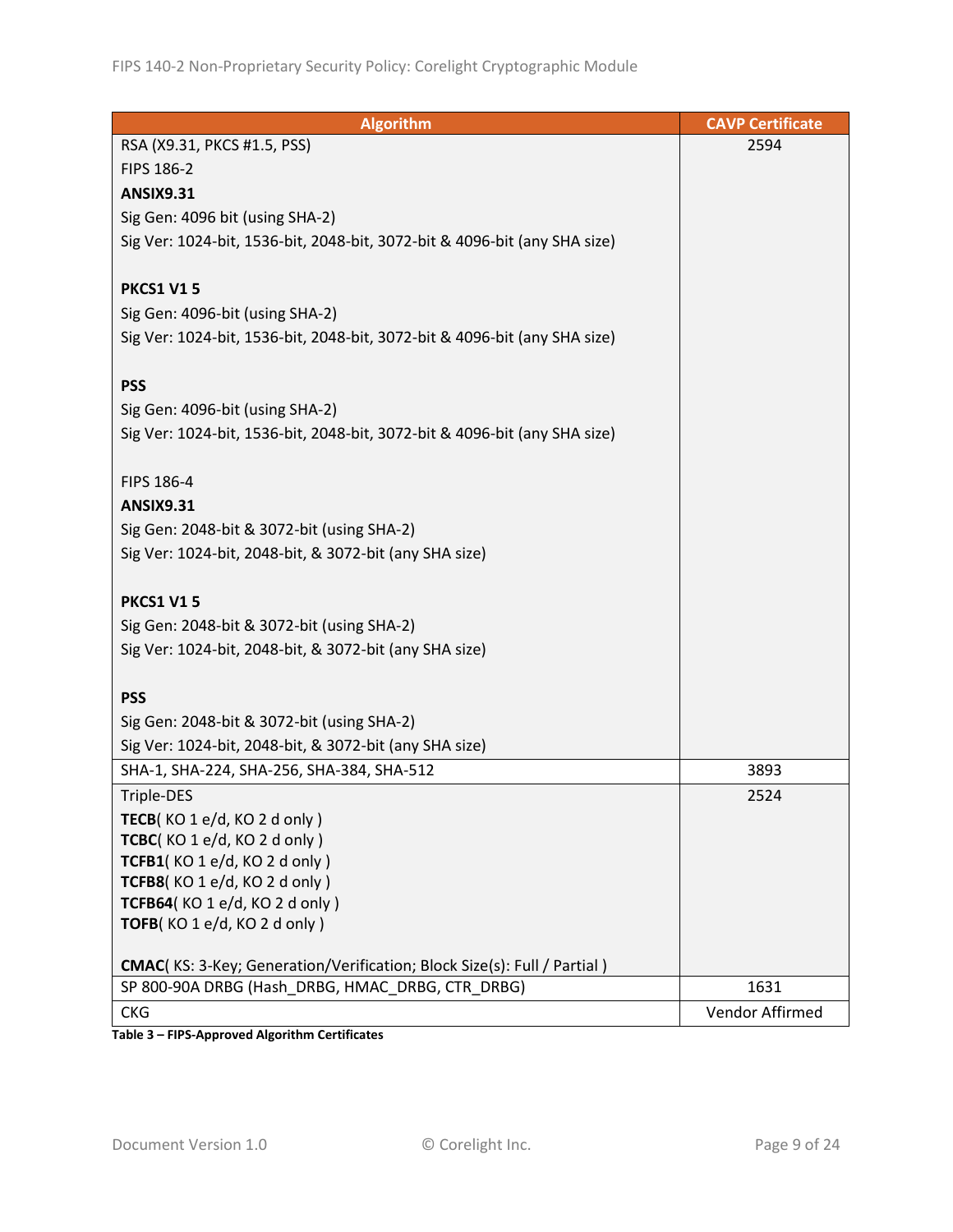#### <span id="page-9-0"></span>**2.1.3 Non-Approved Algorithms**

The module supports a non-approved mode of operation. The algorithms listed in this section are not to be used by the operator in the FIPS Approved mode of operation.

The following algorithms shall not be used:

- AES XTS (  $(KS: XTS_128$  (  $e/d$  )  $(f/p)$  )  $KS: XTS_256$  (  $e/d$  )  $(f/p)$  ).
- EC Diffie Hellman
- RSA (key wrapping; key establishment methodology provides up to 256 bits of encryption strength)

The following algorithms are disallowed as of January 1, 2016 per the NIST SP 800-131A algorithm transitions:

- Random Number Generator Based on ANSI X9.31 Appendix A.2.4
- Two-Key Triple DES Encryption
- Dual EC DRBG

The following algorithms are disallowed as of January 1, 2014 per the NIST SP 800-131A algorithm transitions:

| <b>FIPS 186-4 DSA</b> | PQG Gen 1024-bit (any SHA size), 2048-bit & 3072-bit using SHA-1<br>Key Gen 1024-bit (any SHA size), 2048-bit & 3072-bit using SHA-1<br>Sig Gen 1024-bit (any SHA size), 2048-bit & 3072-bit using SHA-1 |
|-----------------------|----------------------------------------------------------------------------------------------------------------------------------------------------------------------------------------------------------|
| <b>FIPS 186-2 DSA</b> | PQG Gen 1024-bit (any SHA size)<br>Key Gen 1024-bit<br>Sig Gen 1024-bit (any SHA size), 2048-bit & 3072-bit using SHA-1                                                                                  |
| <b>FIPS 186-2 RSA</b> | <b>ANSIX9.31</b><br>Key Gen 1024 & 1536                                                                                                                                                                  |
|                       | <b>ANSIX9.31</b><br>Sig Gen 1024 & 1536 (any SHA size); 2048 & 3072 using SHA-1                                                                                                                          |
|                       | <b>PKCSI V15</b><br>Sig Gen 1024 & 1536 (any SHA size); 2048 & 3072 using SHA-1                                                                                                                          |
|                       | <b>PSS</b><br>Sig Gen 1024 & 1536 (any SHA size); 2048 & 3072 using SHA-1                                                                                                                                |
| FIDC 40C 4 DCA        | A NICIVO 34                                                                                                                                                                                              |

• FIPS 186-4 RSA **ANSIX9.31** Sig Gen 1024 using SHA-1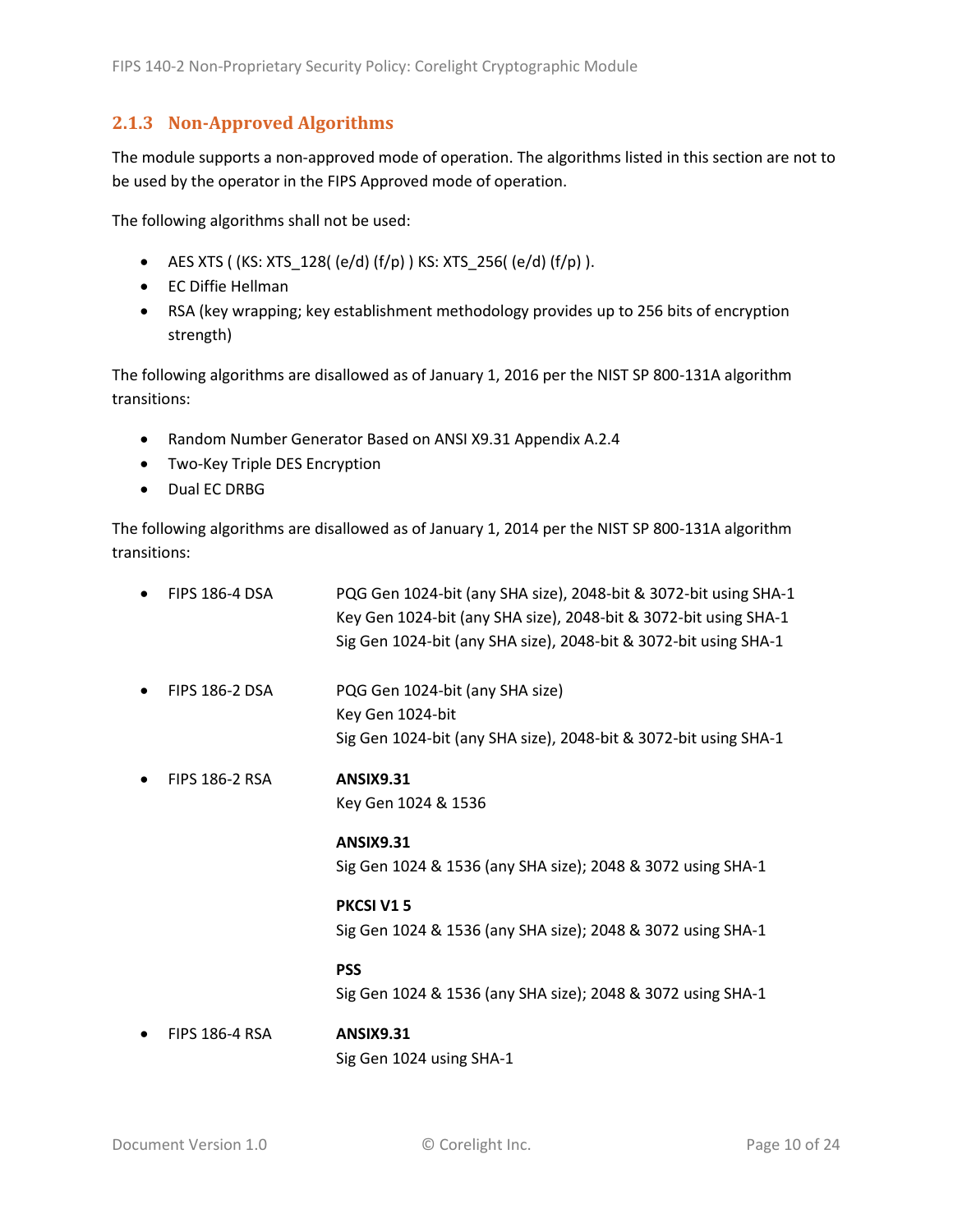# **PKCSI V1 5**

Sig Gen 1024 using SHA-1

#### **PSS** Sig Gen 1024 using SHA-1

- FIPS 186-2 ECDSA **Key Pair Generation: Curves** P-192, K-163 & B-163 **Sig Gen Curves** All P, K & B
- FIPS 186-4 ECDSA **Key Pair Generation: Curves** P-192, K-163 & B-163

**Sig Gen Curves** P-224, P-256, P-384, P-521, K-233, K-283, K-409, K-571, B-233, B-283, B-409 & B-571) (using SHA-1) P-192-, K-163 & B-163 (any SHA size)

• CVL (ECC CDH KAS)

The following algorithms are disallowed as of September 1, 2020 per the FIPS 186-2 transitions:

- FIPS 186-2 RSA (X9.31, PKCS #1.5, PSS)
	- o **ANSIX9.31**
		- Key Gen: 2048-bit, 3072-bit & 4096-bit
		- Sig Gen: 2048-bit, 3072-bit (any SHA size)
		- Sig Gen: 4096-bit using SHA-1

#### o **PKCS1 V1 5**

- Sig Gen: 2048-bit, 3072-bit (any SHA size)
- Sig Gen: 4096-bit using SHA-1
- o **PSS**
	- Sig Gen: 2048-bit, 3072-bit (any SHA size)
	- Sig Gen: 4096-bit using SHA-1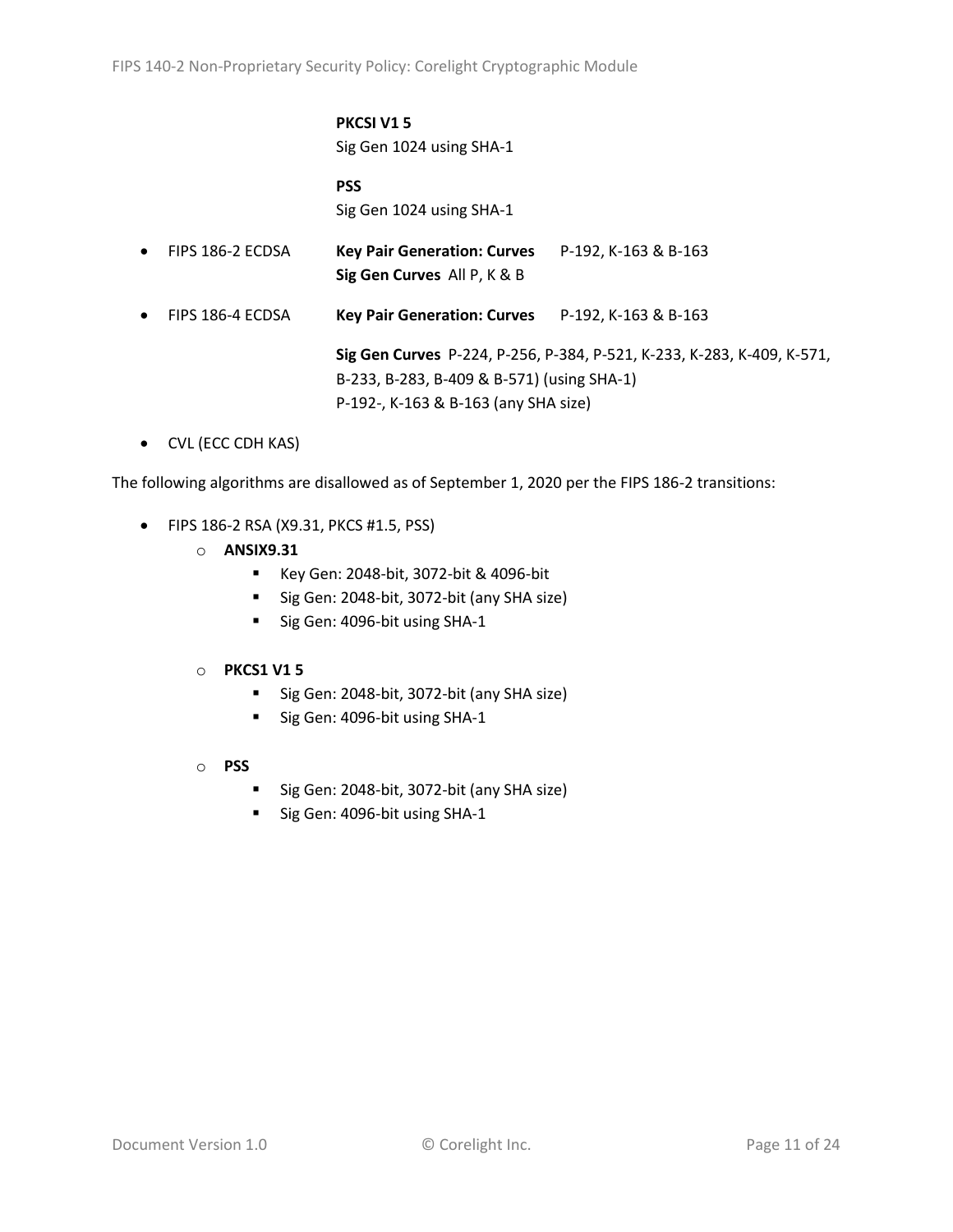# <span id="page-11-0"></span>**2.2 Module Interfaces**

The figure below shows the module's physical and logical block diagram:



<span id="page-11-1"></span>

The interfaces (ports) for the physical boundary include the computer keyboard port, mouse port, network port, USB ports, display and power plug. When operational, the module does not transmit any information across these physical ports because it is a software cryptographic module. Therefore, the module's interfaces are purely logical and are provided through the Application Programming Interface (API) that a calling daemon can operate. The logical interfaces expose services that applications directly call, and the API provides functions that may be called by a referencing application (see Sectio[n 2.3](#page-12-0) – [Roles, Services, and Authentication](#page-12-0) for the list of available functions). The module distinguishes between logical interfaces by logically separating the information according to the defined API.

The API provided by the module is mapped onto the FIPS 140-2 logical interfaces: data input, data output, control input, and status output. Each of the FIPS 140-2 logical interfaces relates to the module's callable interface, as follows: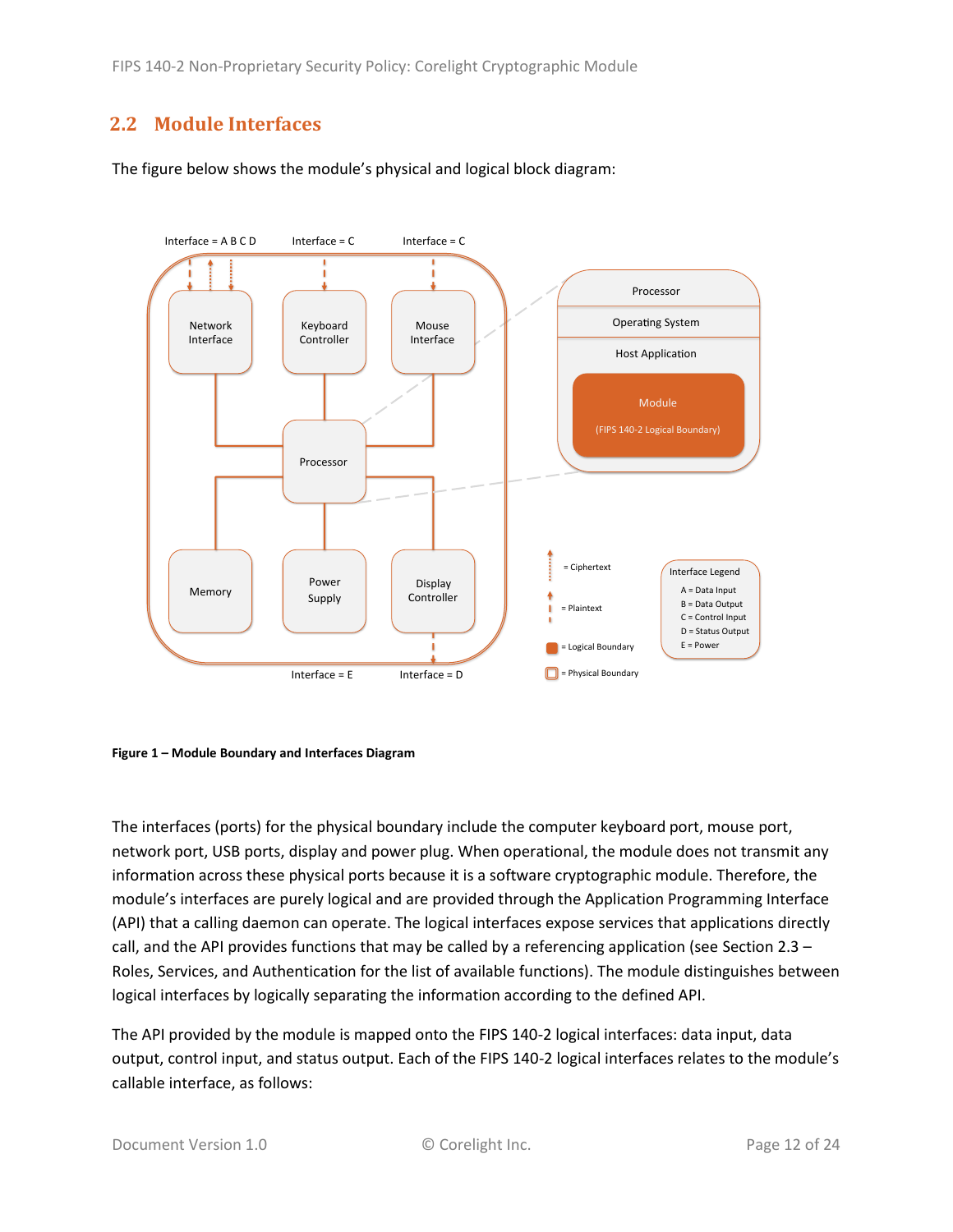| <b>FIPS 140-2 Interface</b> | <b>Logical Interface</b>          | <b>Module Physical Interface</b> |
|-----------------------------|-----------------------------------|----------------------------------|
| Data Input                  | Input parameters of API function  | Network Interface                |
|                             | calls                             |                                  |
| Data Output                 | Output parameters of API function | Network Interface                |
|                             | calls                             |                                  |
| Control Input               | API function calls                | Keyboard Interface, Mouse        |
|                             |                                   | Interface                        |
| <b>Status Output</b>        | For FIPS mode, function calls     | Display Controller               |
|                             | returning status information and  |                                  |
|                             | return codes provided by API      |                                  |
|                             | function calls.                   |                                  |
| Power                       | None                              | Power Supply                     |

**Table 4 – Logical Interface / Physical Interface Mapping**

As shown in Figure 1 – [Module Boundary and Interfaces Diagram](#page-11-1) and Table 5 – Module [Services, Roles,](#page-13-3) [and Descriptions,](#page-13-3) the output data path is provided by the data interfaces and is logically disconnected from processes performing key generation or zeroization. No key information will be output through the data output interface when the module zeroizes keys.

# <span id="page-12-0"></span>**2.3 Roles, Services, and Authentication**

The module supports a Crypto Officer and a User role. The module does not support a Maintenance role. The User and Crypto-Officer roles are implicitly assumed by the entity accessing services implemented by the Module.

#### <span id="page-12-1"></span>**2.3.1 Operator Services and Descriptions**

The module supports services that are available to users in the various roles. All of the services are described in detail in the module's user documentation. The following table shows the services available to the various roles and the access to cryptographic keys and CSPs resulting from services:

| <b>Service</b>           | <b>Roles</b>   | <b>CSP / Algorithm</b>                  | <b>Permission</b>  |
|--------------------------|----------------|-----------------------------------------|--------------------|
| Module initialization    | Crypto         | <b>None</b>                             | CO:                |
|                          | <b>Officer</b> |                                         | execute            |
|                          |                |                                         |                    |
| Symmetric                | User           | AES Key, Triple-DES Key                 | User:              |
| encryption/decryption    |                |                                         | read/write/execute |
| Digital signature        | User           | RSA Private Key, DSA Private Key, ECDSA | User:              |
| generation               |                | Private Key                             | read/write/execute |
| <b>Digital Signature</b> | User           | RSA Public Key, DSA Public Key, ECDSA   | User:              |
| verification             |                | Public Key                              | read/write/execute |
| Symmetric key            | User           | AES Key, Triple-DES Key                 | User:              |
| generation               |                |                                         | read/write/execute |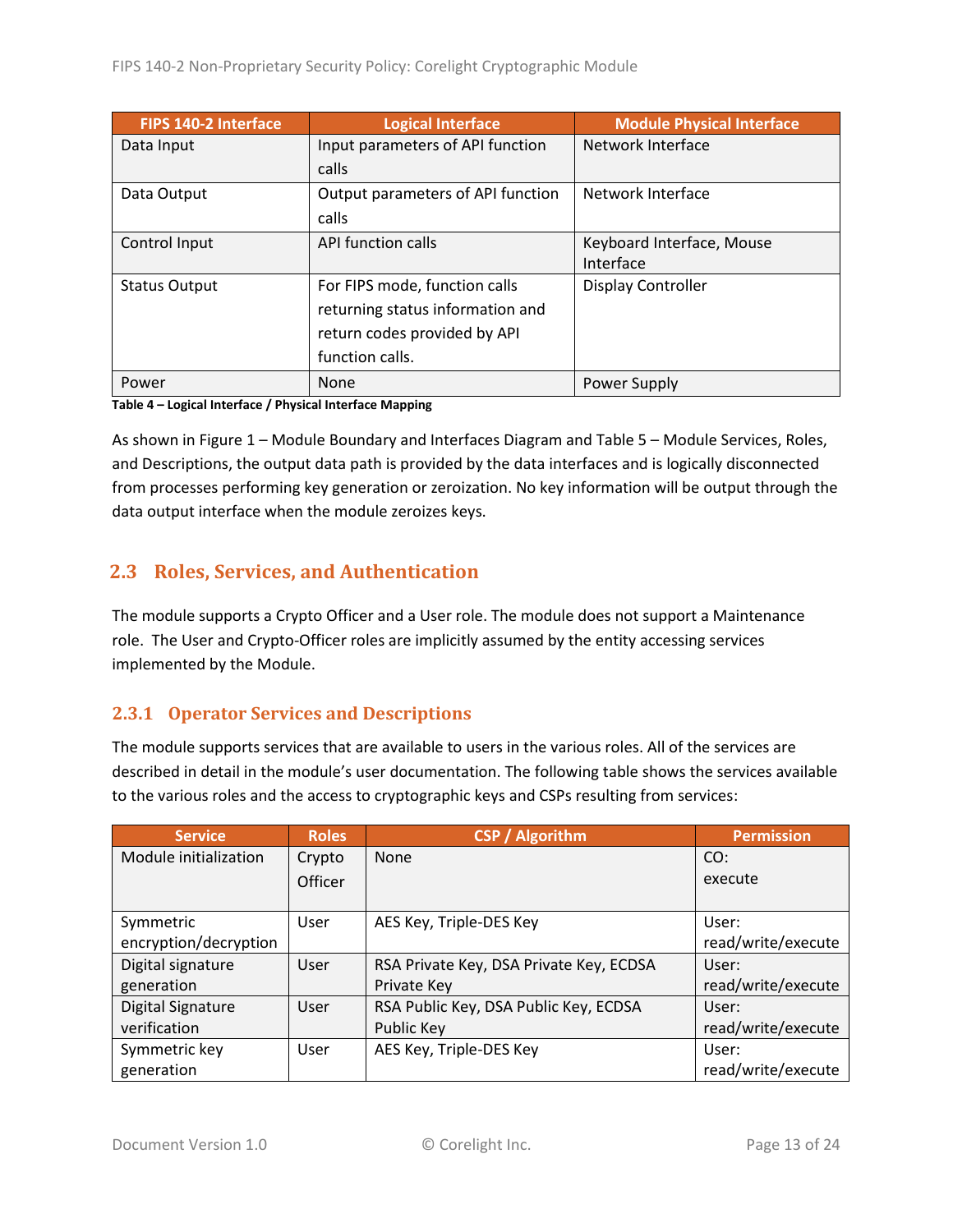| <b>Service</b>       | <b>Roles</b>   | <b>CSP</b> / Algorithm                 | <b>Permission</b>  |
|----------------------|----------------|----------------------------------------|--------------------|
| Asymmetric key       | <b>User</b>    | DSA Private Key, ECDSA Private Key     | User:              |
| generation           |                |                                        | read/write/execute |
| Keyed Hash (HMAC)    | User           | <b>HMAC Key</b>                        | User:              |
|                      |                | HMAC SHA-1, HMAC SHA-224, HMAC SHA-    | read/write/execute |
|                      |                | 256, HMAC SHA-384, HMAC SHA-512        |                    |
| Message digest (SHS) | User           | SHA-1, SHA-224, SHA-256, SHA-384, SHA- | User:              |
|                      |                | 512                                    | read/write/execute |
| Random number        | User           | DRBG Internal State, DRBG Entropy      | User:              |
| generation           |                |                                        | read/write/execute |
| Show status          | Crypto         | <b>None</b>                            | User and CO:       |
|                      | <b>Officer</b> |                                        | execute            |
|                      | User           |                                        |                    |
| Self test            | User           | None                                   | User:              |
|                      |                |                                        | read/execute       |
| Zeroize              | Crypto         | All CSPs                               | CO:                |
|                      | <b>Officer</b> |                                        | read/write/execute |
|                      | User           |                                        |                    |

<span id="page-13-3"></span>**Table 5 – Module Services, Roles, and Descriptions**

The operator is required to review the sections *Approved Cryptographic Algorithms*, *Non-Approved but Allowed Cryptographic Algorithms*, *Non-Approved Cryptographic Algorithms*, and *Guidance and Secure Operation* to ensure only approved algorithms are used.

#### <span id="page-13-0"></span>**2.3.2 Operator Authentication**

As required by FIPS 140-2, there are two roles (a Crypto Officer role and User role) in the module that operators may assume. As allowed by Level 1, the module does not support authentication to access services. As such, there are no applicable authentication policies. Access control policies are implicitly defined by the services available to the roles as specified in Table 5 – Module [Services, Roles,](#page-13-3) and [Descriptions.](#page-13-3)

## <span id="page-13-1"></span>**2.4 Physical Security**

This section of requirements does not apply to this module. The module is a software-only module and does not implement any physical security mechanisms.

## <span id="page-13-2"></span>**2.5 Operational Environment**

The module operates on a general purpose computer (GPC) running a general purpose operating system (GPOS). For FIPS purposes, the module is running on this operating system in single user mode and does not require any additional configuration to meet the FIPS requirements.

The module was tested on the following platform: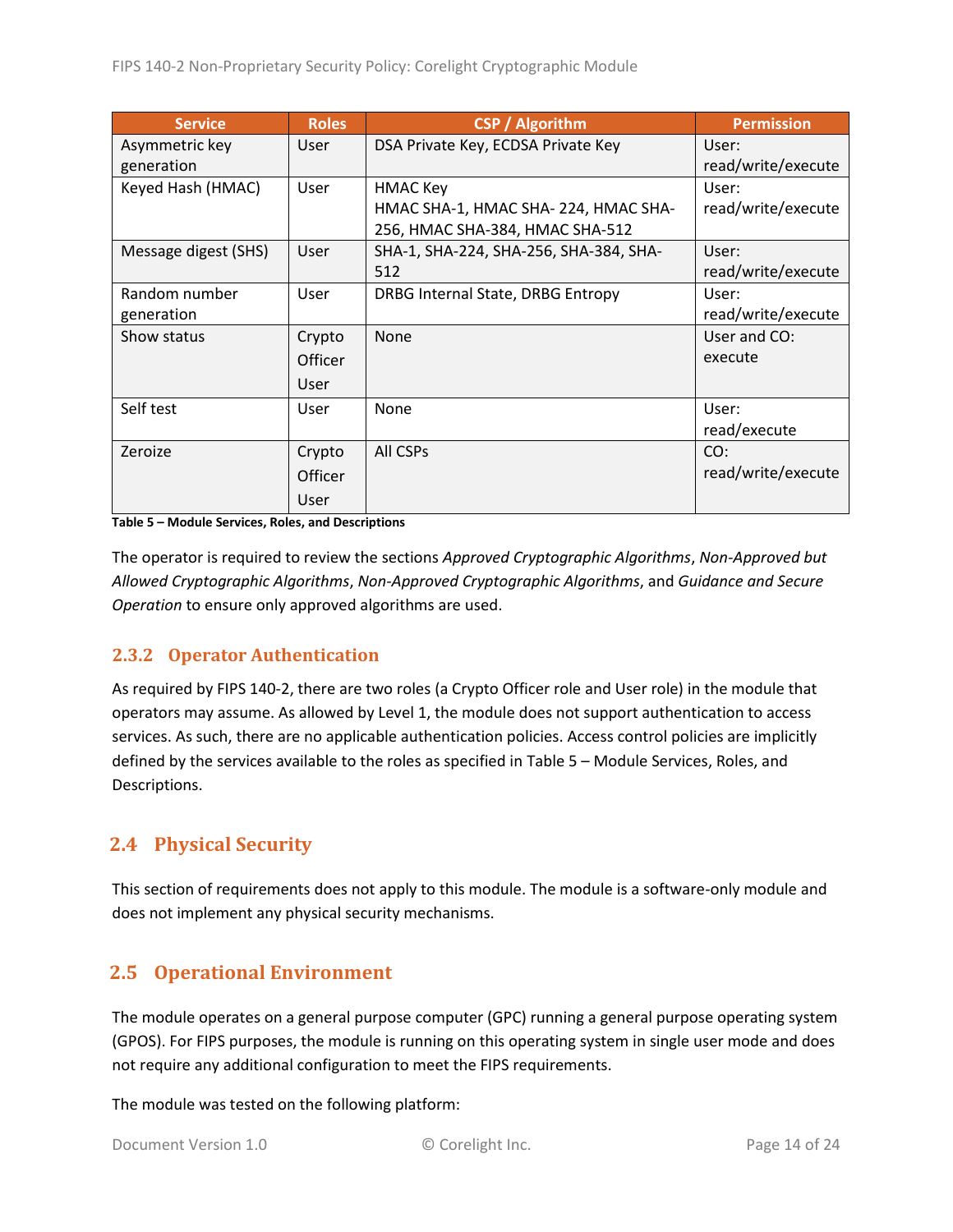• CentOS 7.3 running on a Dell Optiplex 755 with an Intel Celeron processor

The cryptographic module is also supported on the following operating environments for which operational testing and algorithm testing was not performed:

• Brolin v20 and above on AP 200, AP 1001, AP 3000, AP 5000, Cloud Sensors, Virtual Sensors

Compliance is maintained for other versions of the respective operating system family where the binary is unchanged. No claim can be made as to the correct operation of the module or the security strengths of the generated keys when ported to an operational environment which is not listed on the validation certificate.

The GPC(s) used during testing met Federal Communications Commission (FCC) FCC Electromagnetic Interference (EMI) and Electromagnetic Compatibility (EMC) requirements for business use as defined by 47 Code of Federal Regulations, Part15, Subpart B. FIPS 140-2 validation compliance is maintained when the module is operated on other versions of the GPOS running in single user mode, assuming that the requirements outlined in NIST IG G.5 are met.

# <span id="page-14-0"></span>**2.6 Cryptographic Key Management**

| <b>Keys and CSPs</b> | <b>Storage</b><br><b>Locations</b> | <b>Storage</b><br><b>Method</b> | <b>Input</b><br><b>Method</b> | <b>Output</b><br><b>Method</b> | <b>Zeroization</b> | <b>Access</b> |
|----------------------|------------------------------------|---------------------------------|-------------------------------|--------------------------------|--------------------|---------------|
| AES Key (128,        | <b>RAM</b>                         | Plaintext                       | API call                      | None                           | power cycle        | CO: RWD       |
| 192, 256 bits)       |                                    |                                 | parameter                     |                                | cleanse()          |               |
|                      |                                    |                                 |                               |                                |                    | U: RWD        |
| Encrypt/Decrypt      |                                    |                                 |                               |                                |                    |               |
| operations           |                                    |                                 |                               |                                |                    |               |
| Used to generate     |                                    |                                 |                               |                                |                    |               |
| and verify MACs      |                                    |                                 |                               |                                |                    |               |
| with AES as part     |                                    |                                 |                               |                                |                    |               |
| of the CMAC          |                                    |                                 |                               |                                |                    |               |
| algorithm.           |                                    |                                 |                               |                                |                    |               |

The table below provides a complete list of Critical Security Parameters used within the module: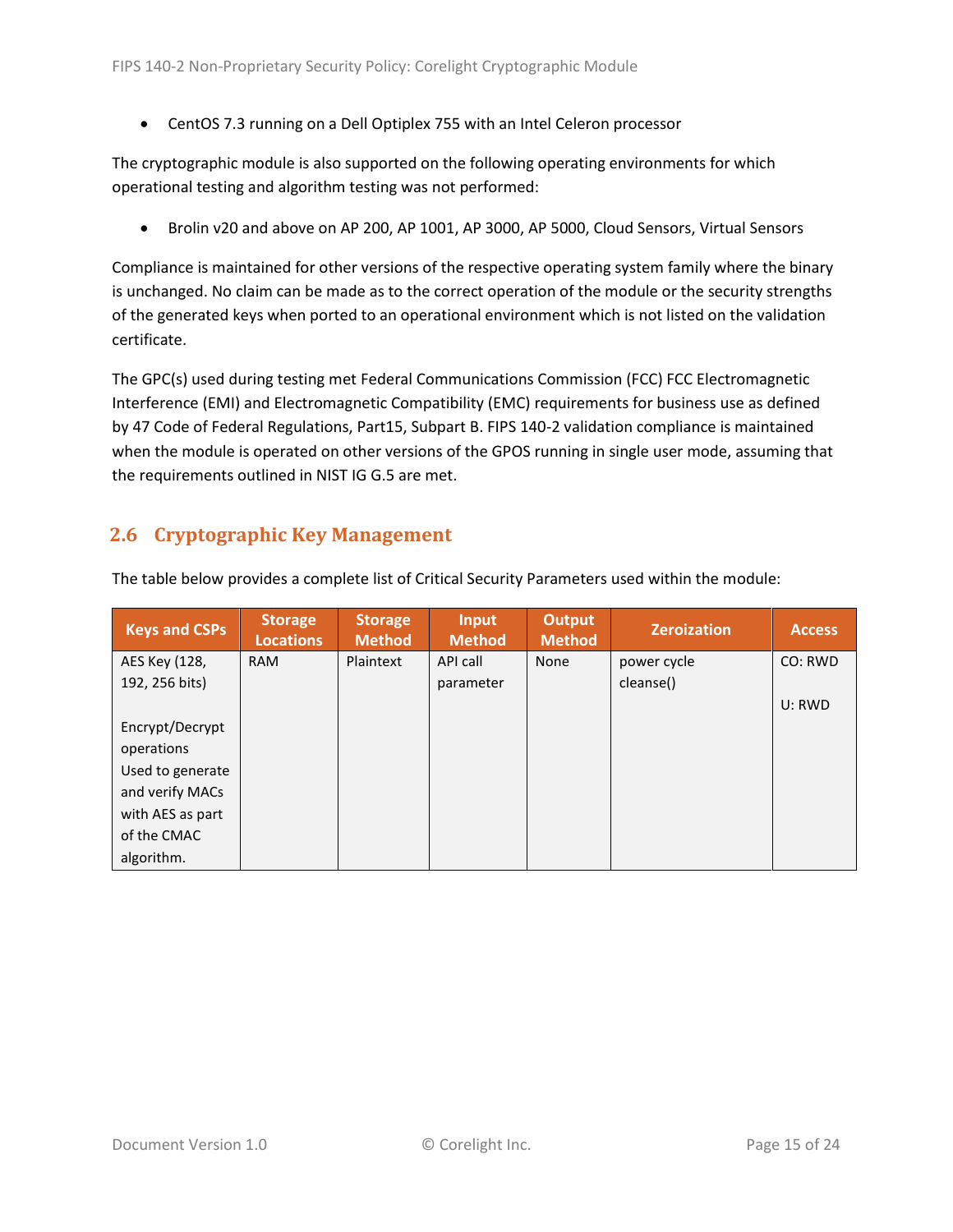| <b>Keys and CSPs</b>  | <b>Storage</b><br><b>Locations</b> | <b>Storage</b><br><b>Method</b> | <b>Input</b><br><b>Method</b> | <b>Output</b><br><b>Method</b> | <b>Zeroization</b> | <b>Access</b> |
|-----------------------|------------------------------------|---------------------------------|-------------------------------|--------------------------------|--------------------|---------------|
| Triple-DES Key        | <b>RAM</b>                         | Plaintext                       | API call                      | None                           | power cycle        | CO: RWD       |
| $(168 \text{ bits})$  |                                    |                                 | parameter                     |                                | cleanse()          |               |
|                       |                                    |                                 |                               |                                |                    | U: RWD        |
| Used for              |                                    |                                 |                               |                                |                    |               |
| Encrypt/Decrypt       |                                    |                                 |                               |                                |                    |               |
| operations.           |                                    |                                 |                               |                                |                    |               |
| Used for              |                                    |                                 |                               |                                |                    |               |
| generating and        |                                    |                                 |                               |                                |                    |               |
| verifying MACs        |                                    |                                 |                               |                                |                    |               |
| with Triple-DES       |                                    |                                 |                               |                                |                    |               |
| as part of the        |                                    |                                 |                               |                                |                    |               |
| CMAC algorithm.       |                                    |                                 |                               |                                |                    |               |
| RSA Public Key        | <b>RAM</b>                         | Plaintext                       | <b>API call</b>               | API call                       | power cycle        | CO: RWD       |
| (1024, 1536,          |                                    |                                 | parameter                     | parameter                      | cleanse()          |               |
| 2048, 3072, 4096      |                                    |                                 |                               |                                |                    | U: RWD        |
| bits)                 |                                    |                                 |                               |                                |                    |               |
|                       |                                    |                                 |                               |                                |                    |               |
| <b>RSA</b>            |                                    |                                 |                               |                                |                    |               |
| public/private        |                                    |                                 |                               |                                |                    |               |
| keys used to sign     |                                    |                                 |                               |                                |                    |               |
| and verify data.      |                                    |                                 |                               |                                |                    |               |
| RSA Private Key       | <b>RAM</b>                         | Plaintext                       | API call                      | API call                       | power cycle        | CO: RWD       |
| (2048, 3072,          |                                    |                                 | parameter                     | parameter                      | cleanse()          |               |
| 4096 bits)            |                                    |                                 |                               |                                |                    | U: RWD        |
| <b>RSA</b>            |                                    |                                 |                               |                                |                    |               |
| public/private        |                                    |                                 |                               |                                |                    |               |
| keys used to sign     |                                    |                                 |                               |                                |                    |               |
| and verify data.      |                                    |                                 |                               |                                |                    |               |
| <b>DSA Public Key</b> | <b>RAM</b>                         | Plaintext                       | API call                      | API call                       | power cycle        | CO: RWD       |
| (1024, 2048, and      |                                    |                                 | parameter                     | parameter                      | cleanse()          |               |
| 3072 bits)            |                                    |                                 |                               |                                |                    | U: RWD        |
|                       |                                    |                                 |                               |                                |                    |               |
| <b>DSA</b>            |                                    |                                 |                               |                                |                    |               |
| public/private        |                                    |                                 |                               |                                |                    |               |
| keys used to sign     |                                    |                                 |                               |                                |                    |               |
| and verify data.      |                                    |                                 |                               |                                |                    |               |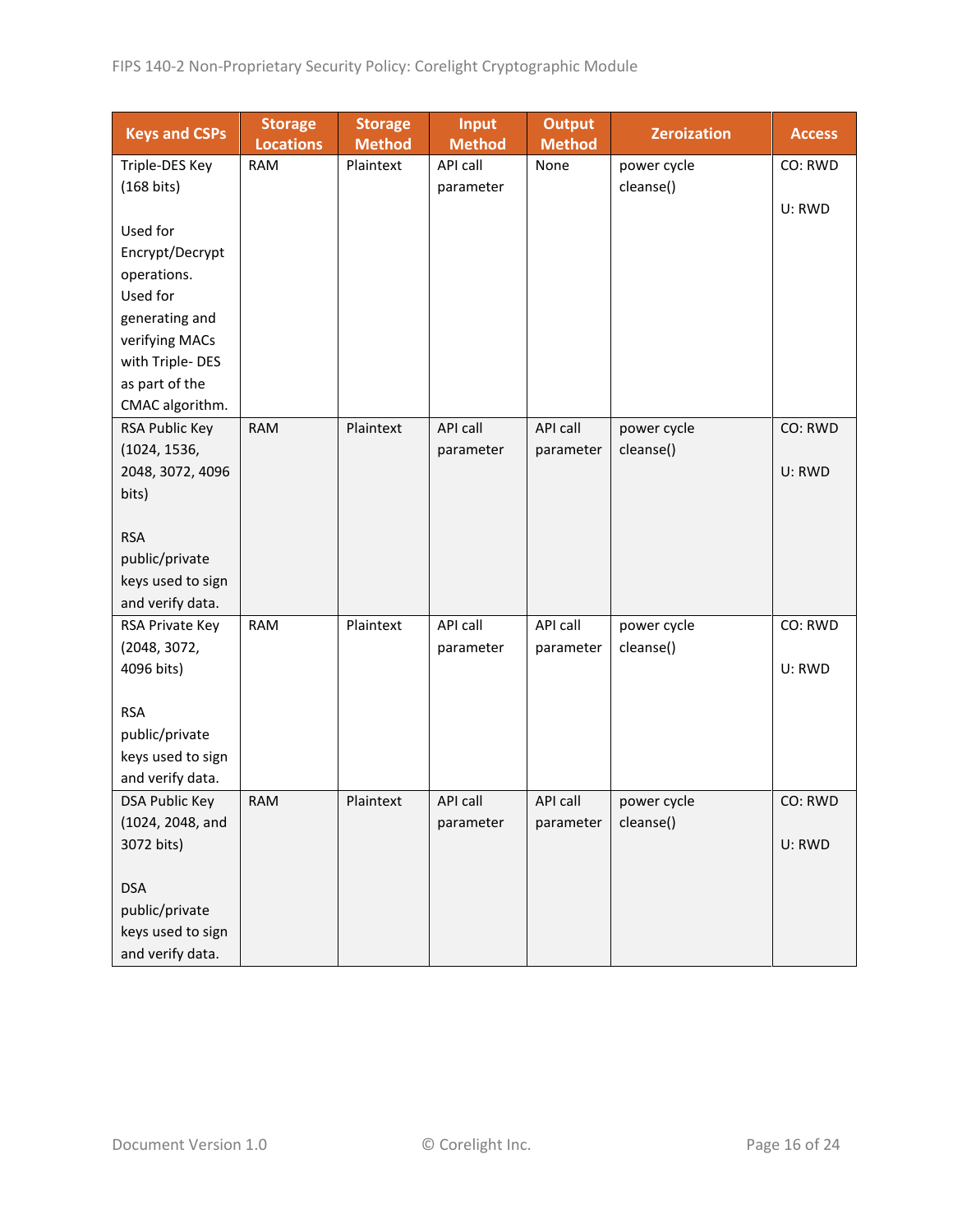| <b>Keys and CSPs</b>   | <b>Storage</b><br><b>Locations</b> | <b>Storage</b><br><b>Method</b> | Input<br><b>Method</b> | <b>Output</b><br><b>Method</b> | <b>Zeroization</b> | <b>Access</b> |
|------------------------|------------------------------------|---------------------------------|------------------------|--------------------------------|--------------------|---------------|
| <b>DSA Private Key</b> | <b>RAM</b>                         | Plaintext                       | API call               | API call                       | power cycle        | CO: RWD       |
| (2048, and 3072        |                                    |                                 | parameter              | parameter                      | cleanse()          |               |
| bits)                  |                                    |                                 |                        |                                |                    | U: RWD        |
|                        |                                    |                                 |                        |                                |                    |               |
| <b>DSA</b>             |                                    |                                 |                        |                                |                    |               |
| public/private         |                                    |                                 |                        |                                |                    |               |
| keys used to sign      |                                    |                                 |                        |                                |                    |               |
| and verify data.       |                                    |                                 |                        |                                |                    |               |
| НМАС Кеу (≥ 112        | <b>RAM</b>                         | Plaintext                       | API call               | API call                       | power cycle        | CO: RWD       |
| bits)                  |                                    |                                 | parameter              | parameter                      | cleanse()          |               |
|                        |                                    |                                 |                        |                                |                    | U: RWD        |
| HMAC keys used         |                                    |                                 |                        |                                |                    |               |
| to generate and        |                                    |                                 |                        |                                |                    |               |
| verify MACs on         |                                    |                                 |                        |                                |                    |               |
| data.                  |                                    |                                 |                        |                                |                    |               |
| <b>Integrity Key</b>   | Module                             | Plaintext                       | None                   | None                           | None               | CO: RWD       |
|                        | Binary                             |                                 |                        |                                |                    |               |
|                        |                                    |                                 |                        |                                |                    | U: RWD        |
| <b>ECDSA Private</b>   | <b>RAM</b>                         | Plaintext                       | API call               | API call                       | power cycle        | CO: RWD       |
| Key (PKG: Curves       |                                    |                                 | parameter              | parameter                      | cleanse()          |               |
| (P-224, P-256, P-      |                                    |                                 |                        |                                |                    | U: RWD        |
| 384, P-521, K-         |                                    |                                 |                        |                                |                    |               |
| 233, K-283, K-         |                                    |                                 |                        |                                |                    |               |
| 409, K-571, B-         |                                    |                                 |                        |                                |                    |               |
| 233, B-283, B-         |                                    |                                 |                        |                                |                    |               |
| 409 & B-571)           |                                    |                                 |                        |                                |                    |               |
| PKV: Curves All        |                                    |                                 |                        |                                |                    |               |
| <b>P, K &amp; B</b>    |                                    |                                 |                        |                                |                    |               |
| $\mathcal{E}$          |                                    |                                 |                        |                                |                    |               |
| <b>ECDSA</b> keys      |                                    |                                 |                        |                                |                    |               |
| public/private         |                                    |                                 |                        |                                |                    |               |
| keys used to sign      |                                    |                                 |                        |                                |                    |               |
| and verify data.       |                                    |                                 |                        |                                |                    |               |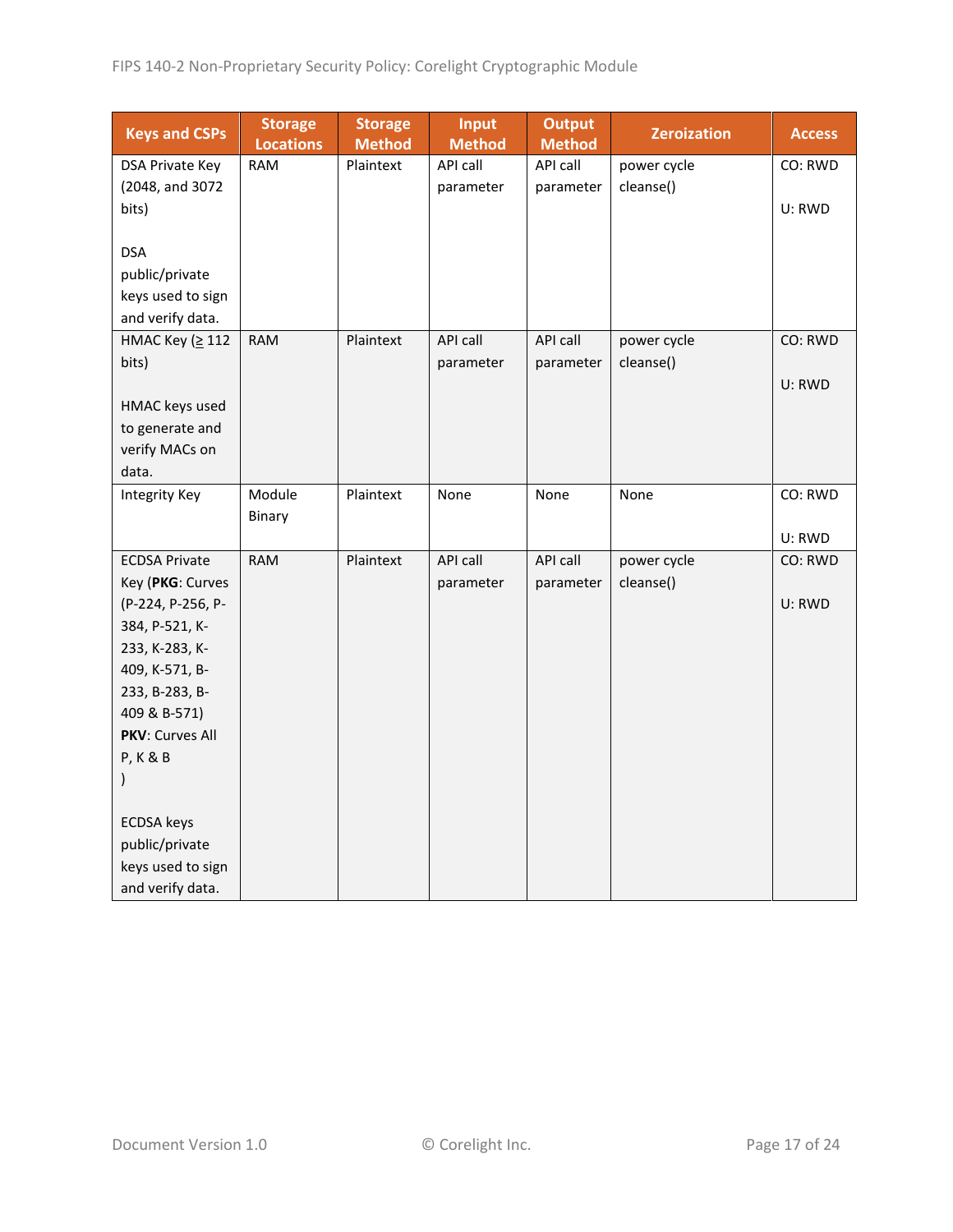| <b>Keys and CSPs</b>    | <b>Storage</b><br><b>Locations</b> | <b>Storage</b><br><b>Method</b> | <b>Input</b><br><b>Method</b> | <b>Output</b><br><b>Method</b> | <b>Zeroization</b> | <b>Access</b> |
|-------------------------|------------------------------------|---------------------------------|-------------------------------|--------------------------------|--------------------|---------------|
| <b>ECDSA Public Key</b> | <b>RAM</b>                         | Plaintext                       | API call                      | API call                       | power cycle        | CO: RWD       |
| (PKG: Curves (P-        |                                    |                                 | parameter                     | parameter                      | cleanse()          |               |
| 224, P-256, P-          |                                    |                                 |                               |                                |                    | U: RWD        |
| 384, P-521, K-          |                                    |                                 |                               |                                |                    |               |
| 233, K-283, K-          |                                    |                                 |                               |                                |                    |               |
| 409, K-571, B-          |                                    |                                 |                               |                                |                    |               |
| 233, B-283, B-          |                                    |                                 |                               |                                |                    |               |
| 409 & B-571)            |                                    |                                 |                               |                                |                    |               |
| <b>PKV: Curves All</b>  |                                    |                                 |                               |                                |                    |               |
| <b>P, K &amp; B</b>     |                                    |                                 |                               |                                |                    |               |
| $\mathcal{C}$           |                                    |                                 |                               |                                |                    |               |
| <b>ECDSA</b> keys       |                                    |                                 |                               |                                |                    |               |
| public/private          |                                    |                                 |                               |                                |                    |               |
| keys used to sign       |                                    |                                 |                               |                                |                    |               |
| and verify data.        |                                    |                                 |                               |                                |                    |               |
| <b>DRBG</b> Internal    | <b>RAM</b>                         | Plaintext                       | None                          | None                           | power cycle        | CO: RWD       |
| state (V,C, Key         |                                    |                                 |                               |                                | cleanse()          |               |
| value)                  |                                    |                                 |                               |                                |                    | U: RWD        |
|                         |                                    |                                 |                               |                                |                    |               |
| V and key are           |                                    |                                 |                               |                                |                    |               |
| used as part of         |                                    |                                 |                               |                                |                    |               |
| <b>HMAC and CTR</b>     |                                    |                                 |                               |                                |                    |               |
| DRBG process. V         |                                    |                                 |                               |                                |                    |               |
| and C are used as       |                                    |                                 |                               |                                |                    |               |
| part of HASH            |                                    |                                 |                               |                                |                    |               |
| DRBG process.           |                                    |                                 |                               |                                |                    |               |
| <b>DRBG Entropy</b>     | <b>RAM</b>                         | Plaintext                       | API call                      | None                           | power cycle        | CO: RWD       |
|                         |                                    |                                 | parameter                     |                                | cleanse()          |               |
| Entropy input           |                                    |                                 |                               |                                |                    | U: RWD        |
| strings used as         |                                    |                                 |                               |                                |                    |               |
| part of the DRBG        |                                    |                                 |                               |                                |                    |               |
| process.                |                                    |                                 |                               |                                |                    |               |

 $R = Read$  W = Write D = Delete

#### **Table 6 – Module Keys/CSPs**

*Please note that keys can be generated by the module for the services that require those keys, but the keys will always be input via an API call.*

The application that uses the module is responsible for appropriate destruction and zeroization of the key material. The module provides functions for key allocation and destruction which overwrite the memory that is occupied by the key information with zeros before it is deallocated.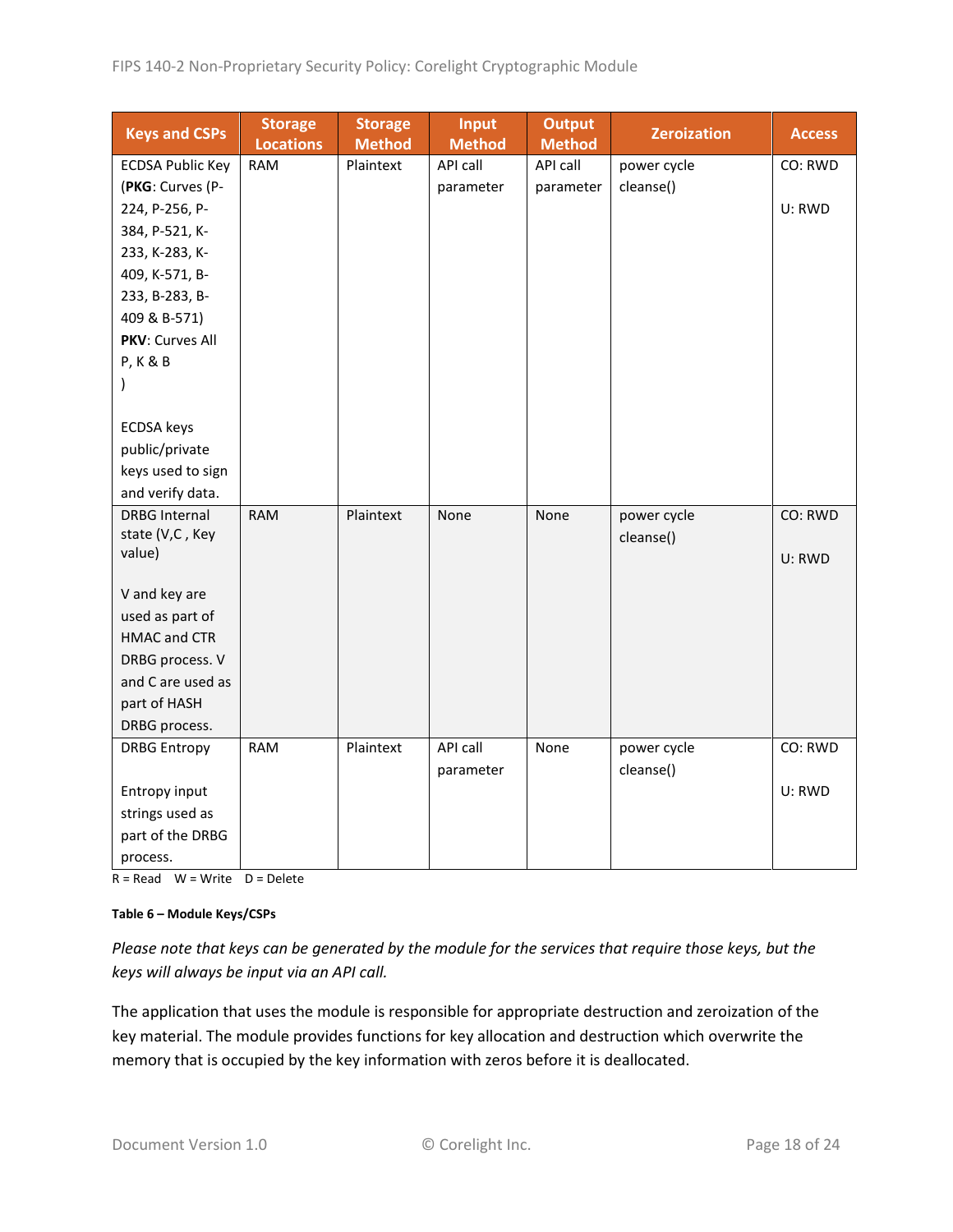#### <span id="page-18-0"></span>**2.6.1 Random Number Generation**

The module uses SP800-90A DRBGs for creation of asymmetric and symmetric keys.

The module accepts input from entropy sources external to the cryptographic boundary for use as seed material for the module's Approved DRBGs. The calling application of the module shall use entropy sources that meet the security strength required for the random bit generation mechanism as shown in NIST Special Publication 800-90A Table 2 (Hash\_DRBG, HMAC\_DRBG) and Table 3 (CTR\_DRBG). At a minimum, the entropy source shall provide at least 128-bits of entropy to the DRBG.

The module performs continual tests on the random numbers it uses to ensure that the seed input to the Approved DRBGs do not have the same value. The module also performs continual tests on the output of the Approved DRBGs to ensure that consecutive random numbers do not repeat.

In accordance with FIPS 140-2 IG D.12, the cryptographic module performs Cryptographic Key Generation (CKG) for asymmetric keys as per NIST SP 800-133rev2 (vendor affirmed). The resulting symmetric key or asymmetric seed is an unmodified output from a DRBG.

The AES GCM IV generation is in compliance with the RFC5288 and RFC5289 and shall only be used for the TLS protocol version 1.2 to be compliant with [FIPS140-2 IG] IG A.5, provision 1 ("TLS protocol IV generation"); thus, the module is compliant with [SP800-52].

# <span id="page-18-1"></span>**2.6.2 Key/Critical Security Parameter (CSP) Authorized Access and Use by Role and Service/Function**

An authorized application as user (the User role) has access to all key data generated during the operation of the module.

#### <span id="page-18-2"></span>**2.6.3 Key/CSP Storage**

Public and private keys are provided to the module by the calling process and are destroyed when released by the appropriate API function calls or during power cycle. The module does not perform persistent storage of keys.

#### <span id="page-18-3"></span>**2.6.4 Key/CSP Zeroization**

The application is responsible for calling the appropriate destruction functions from the API. The destruction functions then overwrite the memory occupied by keys with zeros and deallocates the memory. This occurs during process termination / power cycle. Keys are immediately zeroized upon deallocation, which sufficiently protects the CSPs from compromise.

## <span id="page-18-4"></span>**2.7 Self-Tests**

FIPS 140-2 requires that the module perform self tests to ensure the integrity of the module and the correctness of the cryptographic functionality at start up. In addition some functions require continuous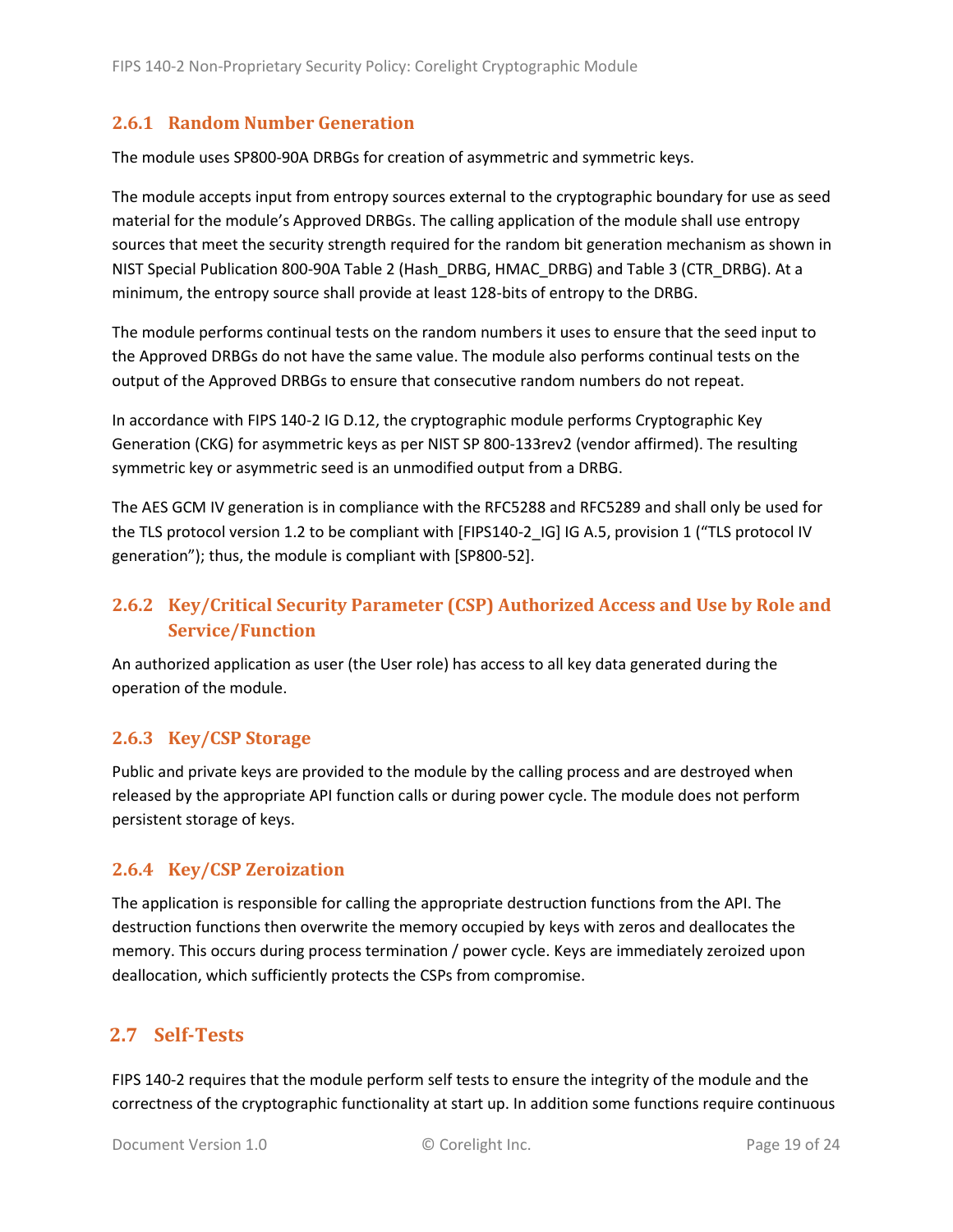verification of function, such as the random number generator. All of these tests are listed and described in this section. In the event of a self-test error, the module will log the error and will halt. The module must be initialized into memory to resume function.

The following sections discuss the module's self-tests in more detail.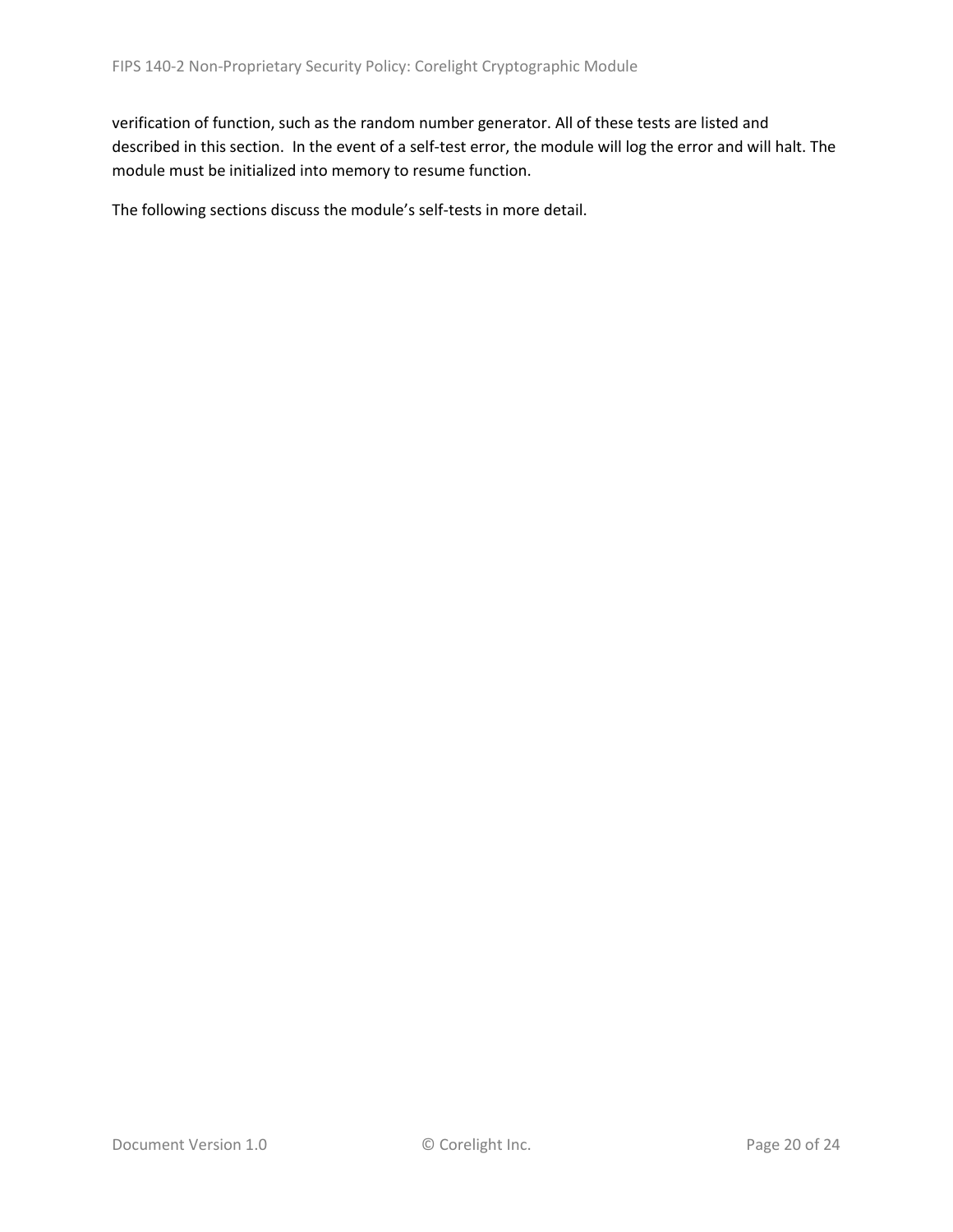#### <span id="page-20-0"></span>**2.7.1 Power-On Self-Tests**

Power-on self-tests are executed automatically when the module is loaded into memory. The module verifies the integrity of the runtime executable using a HMAC-SHA1 digest computed at build time. If the fingerprints match, the power-up self-tests are then performed. If the power-up self-tests are successful, a flag is set to indicate the module is in FIPS mode (the operator is still required to follow the guidance in Section 3 to ensure the module is running in FIPS-approved mode of operation).

| <b>TYPE</b>                     | <b>DETAIL</b>                                            |  |  |  |  |
|---------------------------------|----------------------------------------------------------|--|--|--|--|
| Software Integrity Check        | HMAC-SHA1 on all module components                       |  |  |  |  |
| Known Answer Tests <sup>1</sup> | AES ECB mode encrypt/decrypt 128-bit key length<br>٠     |  |  |  |  |
|                                 | AES CCM mode encrypt/decrypt 192-bit key length          |  |  |  |  |
|                                 | AES GCM mode encrypt/decrypt 256-bit key length          |  |  |  |  |
|                                 | AES CMAC CBC mode, encrypt/decrypt with 128,             |  |  |  |  |
|                                 | 192, 256-bit key lengths                                 |  |  |  |  |
|                                 | $SHA-1$                                                  |  |  |  |  |
|                                 | HMAC-SHA1                                                |  |  |  |  |
|                                 | HMAC-SHA224                                              |  |  |  |  |
|                                 | HMAC-SHA256                                              |  |  |  |  |
|                                 | HMAC-SHA384                                              |  |  |  |  |
|                                 | HMAC-SHA512                                              |  |  |  |  |
|                                 | RSA sign/verify using 2048 bit key, SHA-256, PKCS#1      |  |  |  |  |
|                                 | SP 800-90A DRBG (Hash_DRBG, HMAC_DRBG,                   |  |  |  |  |
|                                 | CTR_DRBG)                                                |  |  |  |  |
|                                 | Triple-DES ECB mode encrypt/decrypt 3-key                |  |  |  |  |
|                                 | Triple-DES CMAC CBC mode generate/verify 3-key<br>٠      |  |  |  |  |
| Pair-wise Consistency Tests     | DSA sign/verify using 2048 bit key, SHA-384<br>$\bullet$ |  |  |  |  |
|                                 | ECDSA keygen/sign/verify using P-224, K-233 and          |  |  |  |  |
|                                 | <b>SHA512</b>                                            |  |  |  |  |
|                                 | RSA (legacy test)                                        |  |  |  |  |

**Table 7 – Power-On Self-Tests**

Input, output, and cryptographic functions cannot be performed while the Module is in a self-test or error state because the module is single-threaded and will not return to the calling application until the power-up self tests are complete. If the power-up self tests fail, subsequent calls to the module will also fail - thus no further cryptographic operations are possible.

The Module performs power-up self-tests automatically during loading of the module by making use of default entry point (DEP) and no operator intervention is required.

<sup>1</sup> Note that all SHA-X KATs are tested as part of the respective HMAC SHA-X KAT. SHA-1 is also tested independently.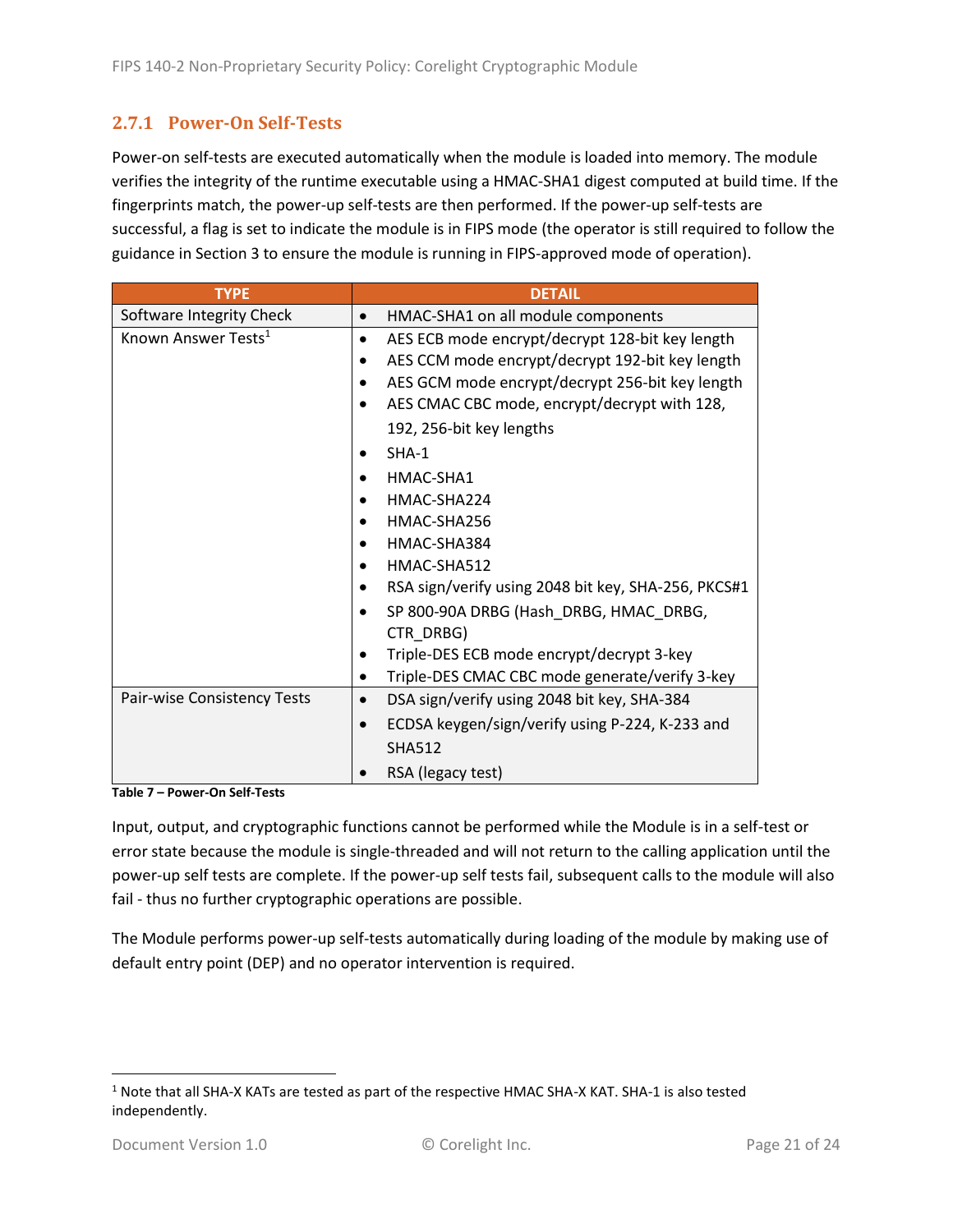#### <span id="page-21-0"></span>**2.7.2 Conditional Self-Tests**

The module implements the following conditional self-tests upon key generation, or random number generation (respectively):

| <b>TYPE</b>                 | <b>DETAIL</b>                                                                                         |
|-----------------------------|-------------------------------------------------------------------------------------------------------|
| Pair-wise Consistency Tests | <b>DSA</b>                                                                                            |
|                             | RSA (legacy test not run in FIPS mode)                                                                |
|                             | <b>ECDSA</b>                                                                                          |
| <b>Continuous RNG Tests</b> | Performed on all Approved DRBGs, the non-<br>approved X9.31 RNG, and the non-approved<br>DUAL EC DRBG |
|                             | Please note the DRBG is Tested as required by [SP800-<br>90A] Section 11                              |

**Table 8 – Conditional Self-Tests**

## <span id="page-21-1"></span>**2.7.3 Cryptographic Function**

The module verifies the integrity of the runtime executable using a HMAC-SHA1 digest which is computed at build time. If this computed HMAC-SHA1 digest matches the stored, known digest, then the power-up self-test (consisting of the algorithm-specific Pairwise Consistency and Known Answer tests) is performed. If any component of the power-up self-test fails, an internal global error flag is set to prevent subsequent invocation of any cryptographic function calls. Any such power-up self test failure is a hard error that can only be recovered by reinstalling the module<sup>2</sup>. The power-up self-tests may be performed at any time by reloading the module.

No operator intervention is required during the running of the self-tests.

## <span id="page-21-2"></span>**2.8 Mitigation of Other Attacks**

The Module does not contain additional security mechanisms beyond the requirements for FIPS 140-2 Level 1 cryptographic modules.

 $2$  The initialization function could be re-invoked but such re-invocation does not provide a means from recovering from an integrity test or known answer test failure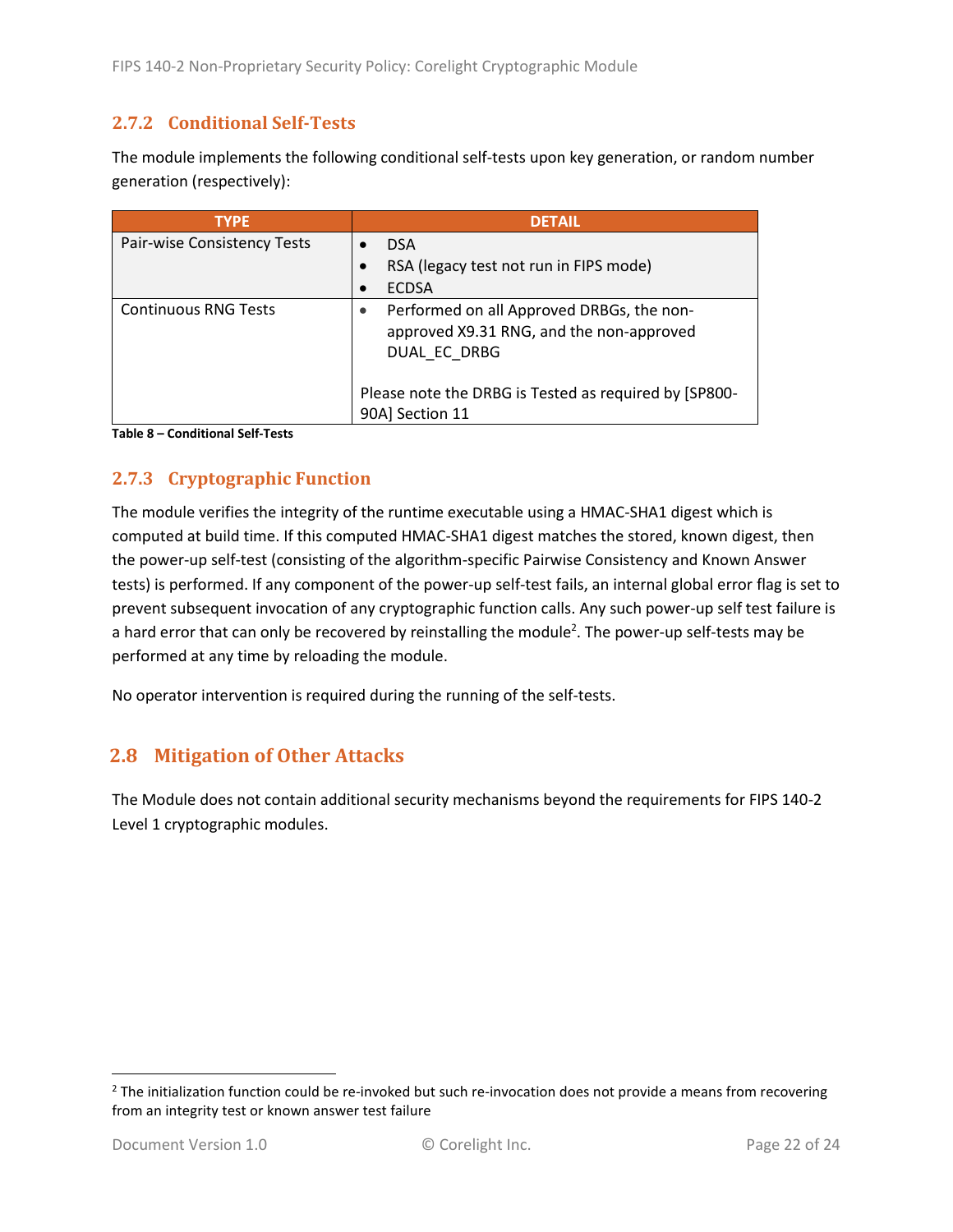# <span id="page-22-0"></span>**3 Guidance and Secure Operation**

# <span id="page-22-1"></span>**3.1 Crypto Officer Guidance**

#### <span id="page-22-2"></span>**3.1.1 Software Installation**

The module is provided directly to solution developers and is not available for direct download to the general public. The module and its host application are to be installed on an operating system specified in Section [2.5](#page-13-2) or one where portability is maintained.

#### <span id="page-22-3"></span>**3.1.2 Additional Rules of Operation**

- 1. The writable memory areas of the module (data and stack segments) are accessible only by the application so that the operating system is in "single user" mode, i.e. only the application has access to that instance of the module.
- 2. The operating system is responsible for multitasking operations so that other processes cannot access the address space of the process containing the module.

## <span id="page-22-4"></span>**3.2 User Guidance**

#### <span id="page-22-5"></span>**3.2.1 General Guidance**

The module is not distributed as a standalone library and is only used in conjunction with the solution.

The end user of the operating system is also responsible for zeroizing CSPs via wipe/secure delete procedures.

If the module power is lost and restored, the calling application must ensure that any AES-GCM keys used for encryption or decryption are redistributed.

The counter portion of the IV is set by the module within its cryptographic boundary. When the IV exhausts the maximum number of possible values for a given session key, the first party to encounter this condition shall trigger a handshake to establish a new encryption key in accordance with RFC 5246.

The AES GCM IV generation is in compliance with the RFC5288 and RFC5289 and shall only be used for the TLS protocol version 1.2 to be compliant with [FIPS140-2 IG] IG A.5, provision 1 ("TLS protocol IV generation"); thus, the module is compliant with [SP800-52].

In the event the nonce\_explicit part of the IV exhausts the maximum number of possible values for a given session key, either party (the client or the server) that encounters this condition shall trigger a handshake to establish a new encryption key.